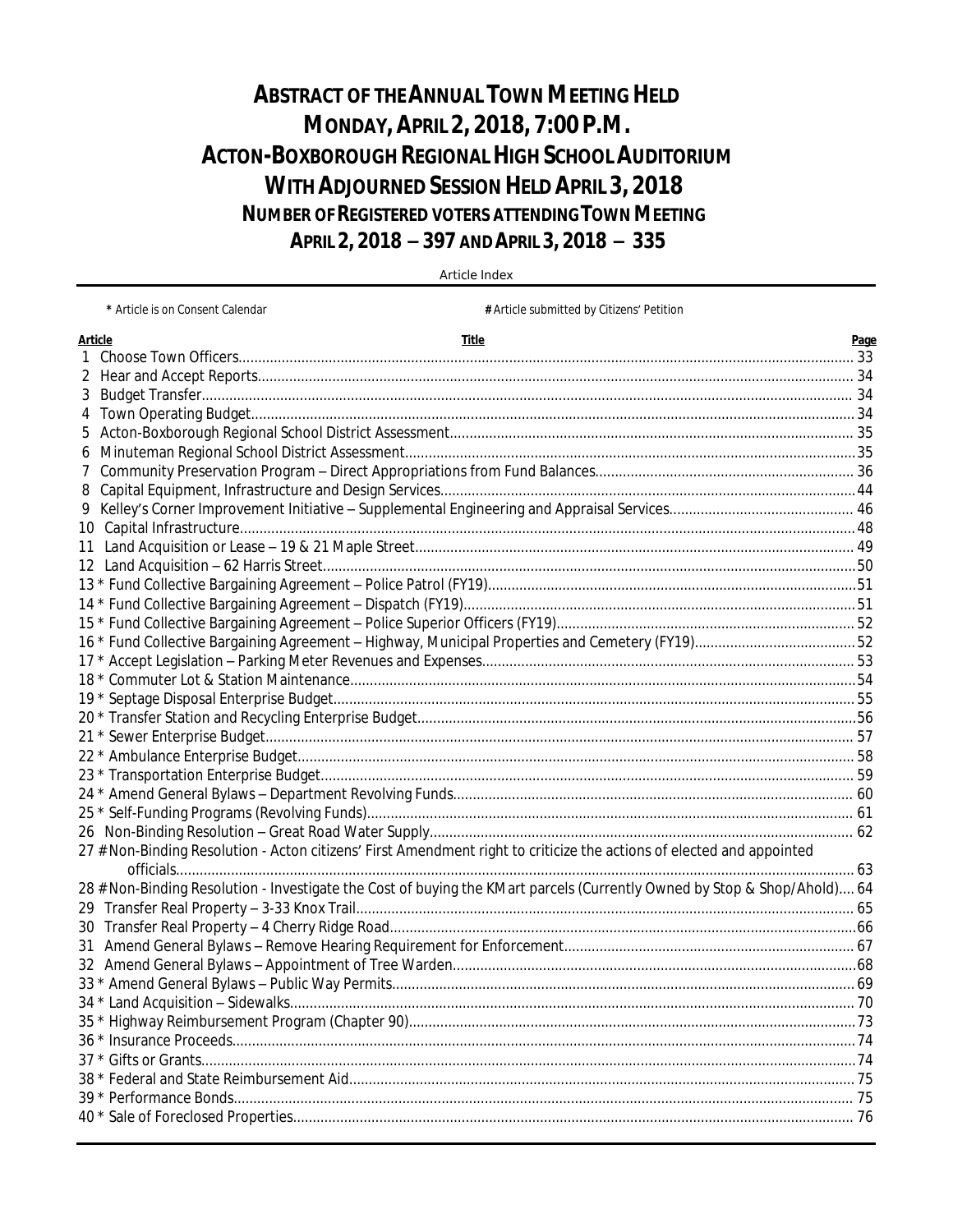The Moderator, Mr. Peter Ashton, called the Annual Town Meeting to order on Monday, April 2, 2018, at 7:02 PM.

The Moderator informed Town Meeting that Consent Articles 13 and 15 have been removed from consent by the Selectmen as the Town has concluded agreements with the respective bargaining units.

Mr. Ashton stated that Article 27 will be moved to be taken up prior to Article 4. Ms. Jo-Ann Berry, Temporary Moderator, will moderate Article 27.

Moderator explained his actions at the December Special Town Meeting and apologized to those he may have offended. He asked that all members respect the rules and procedures of Town Meeting.

Mr. Ashton gave a brief overview of the process of Town Meeting.

The Moderator noted that Town meeting will start at 6:45 on Tuesday in order to do the award presentation for Employee of the year.

The Moderator gave a presentation on the iClicker, the new Electronic Voting equipment that we will use at this Town Meeting. The new voting process was voted at the Special Town Meeting held October 5, 2016, Article 2, adding section A7 to the Town Bylaws.

Peter noted that we have a new head teller this year, Anne Kadlec. The previous head teller, Charlie Kadlec has stepped down after many years of his service.

The Moderator presented a practice motion to test the iClicker.

Practice Motion #1: Motion is whether the Selectmen should receive an increase in their compensation for their service to the Town. IClicker - A Yes - 180 66% E No - 94 34%

Mr. Ashton introduced the chairman of the Board of Selectmen, Janet Adachi, who then introduced the members at the table. Katie Green – Vice Chair, Joan Gardner – Clerk, as well as Peter Berry, and Chingsung Chang members of the Board of Selectmen. In addition, Town Manager - Steve Ledoux, Nina Pickering Cook - Town Counsel, and Eva Szkaradek - Town Clerk.

The Moderator noted the Bob Evans will be retiring from Finance Committee after 20 plus years. Bob has served the Town on many committees.

The Moderator introduced the Chair of the Finance Committee Steve Noone, who then introduced the members at the table. Dave Wellinghoff, Roland Bourdon, III, Jeff Bergart, Christiana Andersen, Christine Russell, Michael F. Majors, Jason Cole – V Chair, Thomas Farley, Bob Evans, and Jon Benson.

The Moderator asked Town Meeting to vote to allow Non Resident Town and School Staff, to speak to the Articles of this Annual Town Meeting if needed. Motion carries to allow speakers.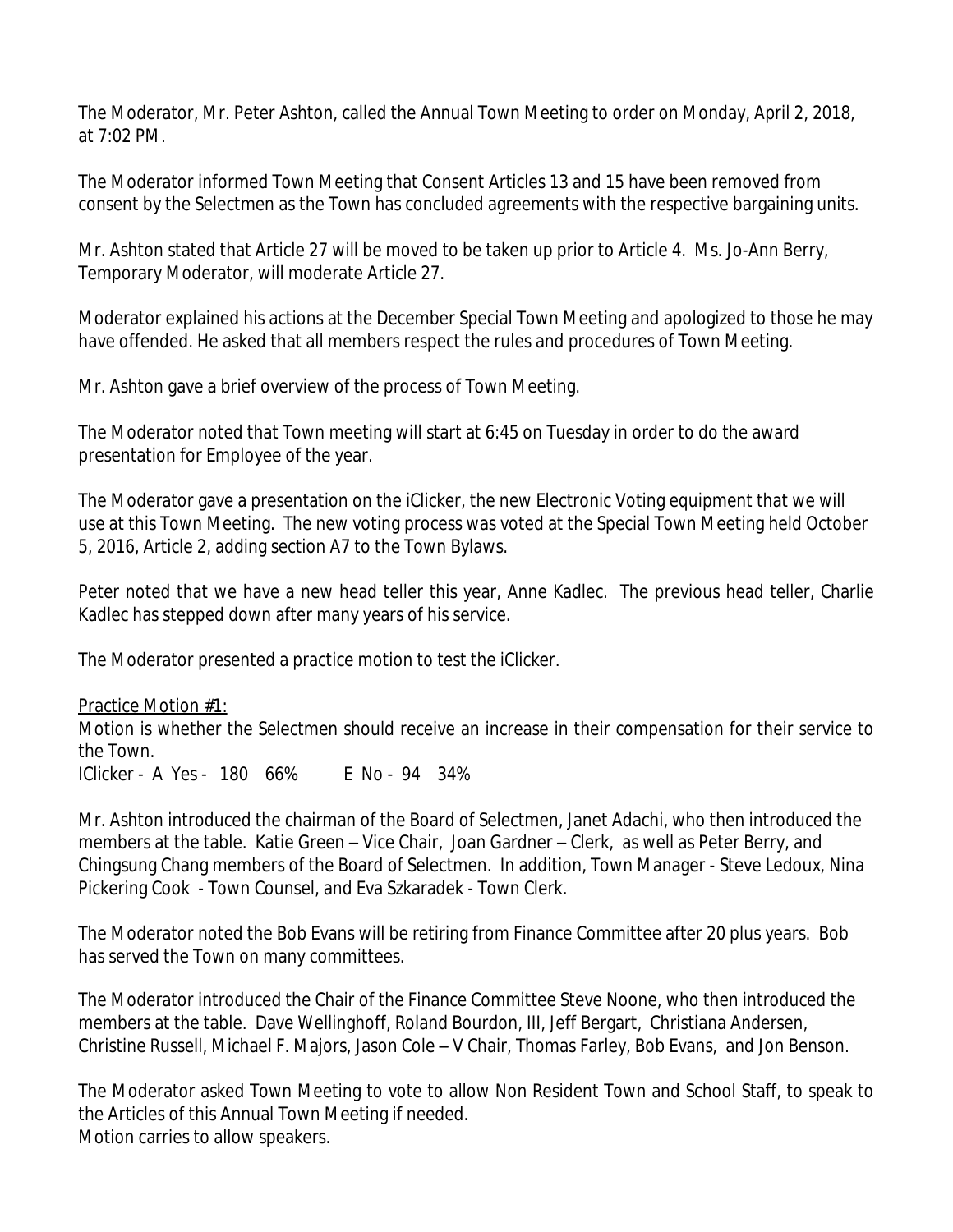# **Article 1 Choose Town Officers**

(Majority vote)

To choose all necessary Town Officers and Committees and to fix the salaries and compensation of all the elective officers of the Town as follows:

Board of Selectmen, Chairman \$750.00 per year Board of Selectmen, Member \$ 650.00 per year

Moderator  $$ 20.00$  per Town Meeting session

, or take any other action relative thereto.

# **MOTION:**

Mr. Berry nominates Jo-Ann M. Berry for the position of Temporary Moderator, term to expire 2019. **MOTION CARRIES UNANIMOUSLY**

Mr. Berry moves that the Town fix the compensation for elected officers as shown in the Article. **MOTION CARRIES UNANIMOUSLY**

Andrea S. Miller, Trustee of the Elizabeth White Fund, nominates Mary Ann Ashton, of 1 Olde Barn Way, Acton, for the position of Trustee of the Elizabeth White Fund, term to expire 2021. **MOTION CARRIES**

Dean Charter, Trustee of the West Acton Citizens Library, nominates Ellen Spero of 25 Windsor Ave, Acton, for the position of Trustee of the West Acton Citizens Library, term to expire 2021.

## **MOTION CARRIES UNANIMOUSLY**

Dean Charter, Trustee of the West Acton Citizens Library, nominates Melissa Loporto of 49 Windsor Ave, Acton, for the position of Trustee of the West Acton Citizens Library, term to expire 2020.

**MOTION CARRIES UNANIMOUSLY**

Robert Vanderhoof, Trustee of the Acton Firefighters' Relief Fund, nominates Robert Smith of 1102 Massachusetts Ave, Boxborough, for the position of Trustee of the Acton Firefighters' Relief Fund, term to expire 2021.

# **MOTION CARRIES**

# **Article 2 Hear and Accept Reports**

(Majority vote)

To see if the Town will accept reports and hear and act upon the report of any committee chosen at any previous Town Meeting that has not already reported, or take any other action relative thereto.

**MOTION:** Ms. Gardner moves that the Town accept the reports of the various Town Officers and Boards as set forth in the 2017 Town Report and that the Moderator call for any other reports.

# **MOTION CARRIES UNANIMOUSLY**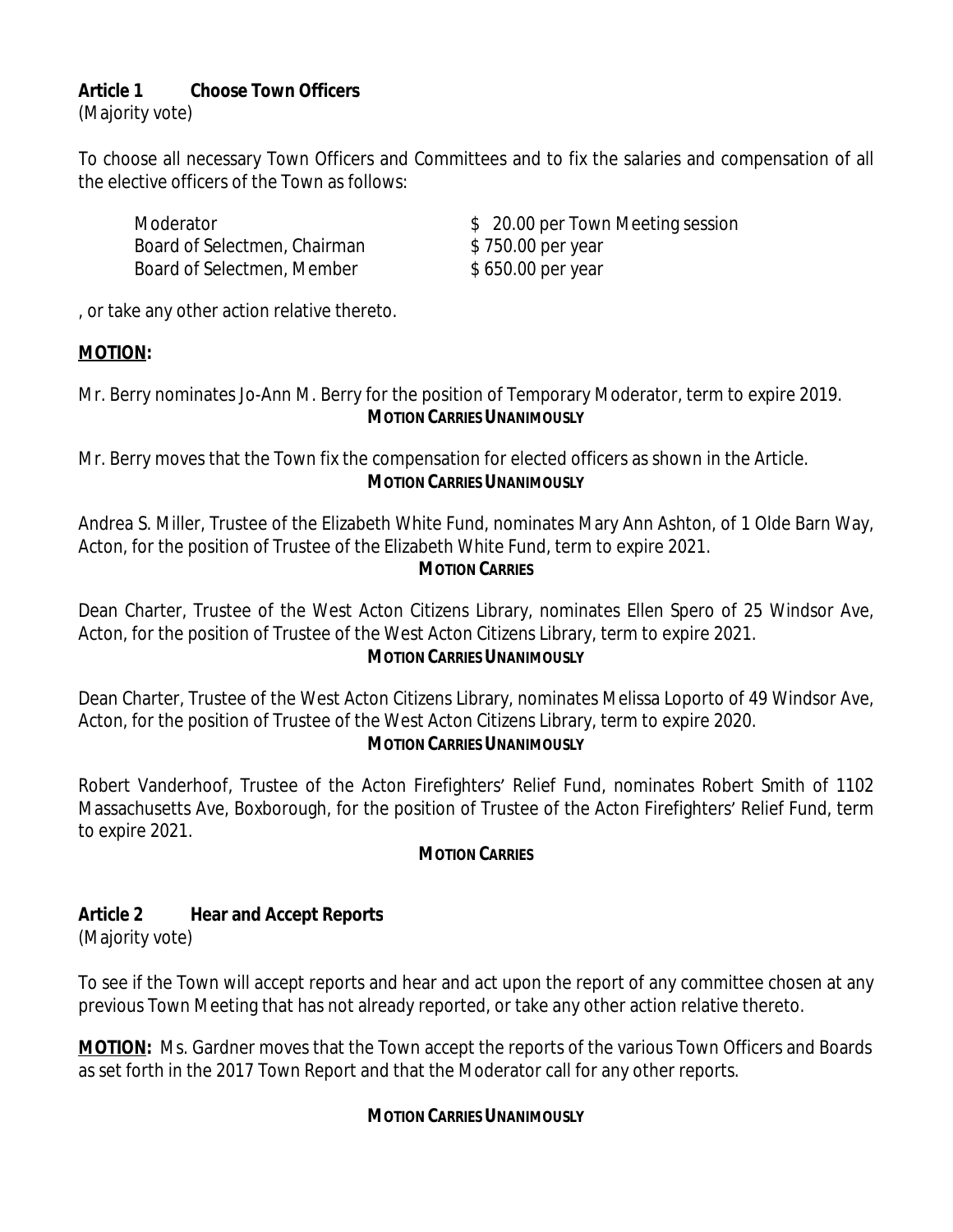## **Article 3 Budget Transfer**

(Majority vote)

To see if the Town will appropriate from available funds a sum of money to defray necessary expenses above the amount appropriated at the 2017 Annual Town Meeting, or take any other action relative thereto.

**MOTION:** Ms. Adachi moves that the Town take no action.

#### **MOTION CARRIES UNANIMOUSLY**

As previously indicated, Article 27 has been moved to be taken up prior to Article 4. As it relates to the conduct of Town Meeting, Ms. Jo-Ann Berry will moderate this article.

# **Article 27 # Non-Binding Resolution - Acton citizens' First Amendment right to criticize the actions of elected and appointed officials**

(Majority vote)

WHEREAS the New England Town meeting is a cherished form of self-government which allows all Acton registered voters to participate in deciding the Town's affairs;

WHEREAS true participation requires the right to freely state opinions including criticism of the decisions and action of elected and appointed officials;

WHERAS, as reported by Town Counsel Nina Pickering-Cook, the Massachusetts Supreme Judicial Court has confirmed that criticism of a public official constituted political speech and was "at the core of the speech that the First Amendment to the United State Constitution protects;"

## NOW, THEREFORE BE IT RESOLVED THAT

No town official shall prohibit lawful speech at town board meetings or Town Meeting including speech which criticizes elected or appointed officials by name or title for their decisions and/or the performance of their duties while in office.

**MOTION:** Mr. Nitschelm moves that the Town adopt the non-binding resolution as set forth in the Article.

IClicker - A Yes - 111 36% E No - 201 64% **MOTION FAILS**

Moderator, Peter Ashton will moderate.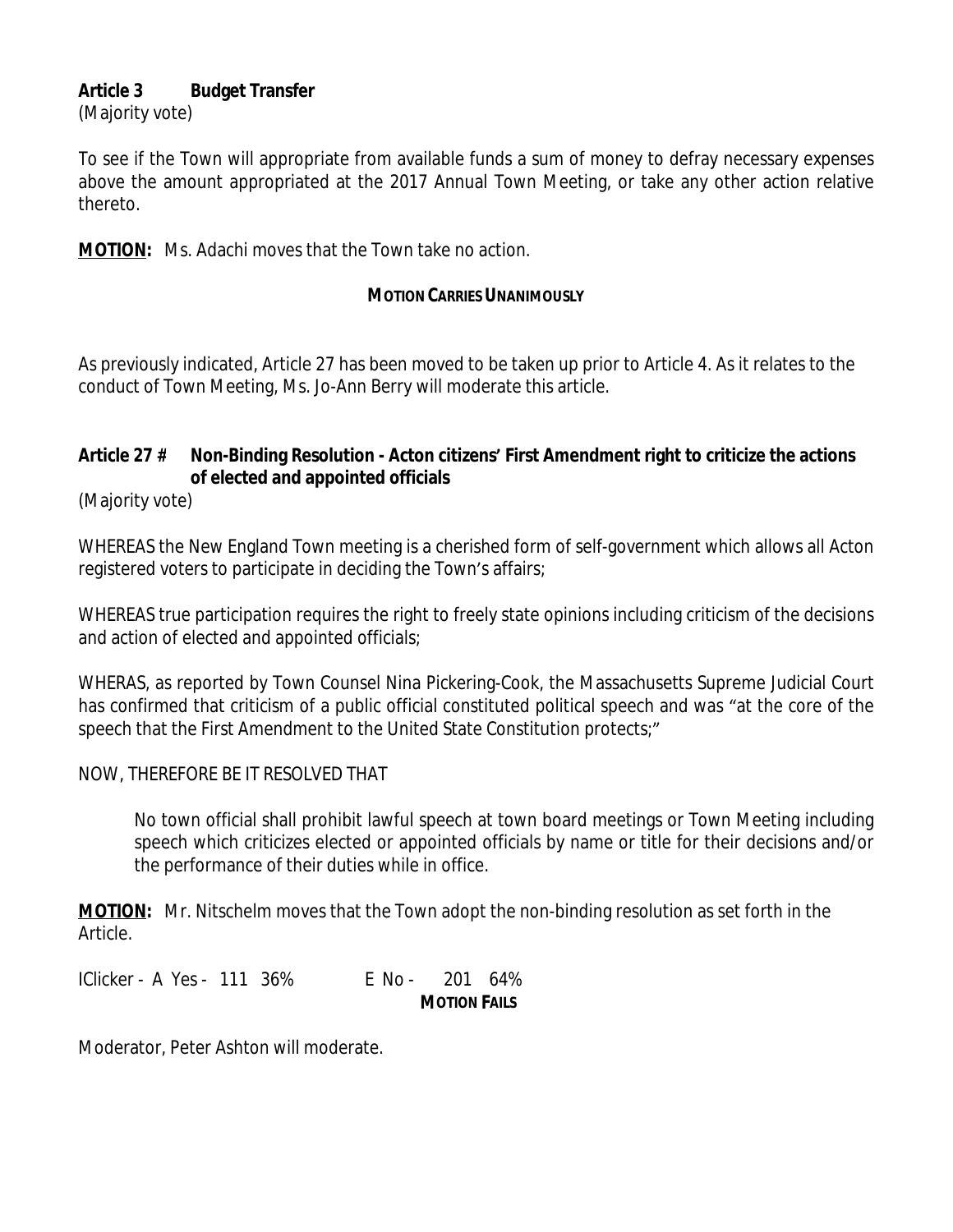# **Article 4 Town Operating Budget**

(Majority vote)

To see if the Town will raise and appropriate, transfer and/or appropriate from available funds, the sum of \$33,837,365 to defray the necessary expenses of the departments, offices and boards of the Town, exclusive of the Regional School budgets, or take any other action relative thereto.

**MOTION:** Ms. Adachi moves that the Town appropriate \$33,837,365 to be expended by the Town Manager for the purpose of funding the fiscal year 2019 municipal budget, and to meet this appropriation,

\$33,422,413 be raised from general revenues,

\$ 414,952 be transferred from Free Cash,

And that the Town authorize the Town Manager to lease on such terms and conditions as he may determine vehicles and equipment for a period not to exceed five years, and to sell, trade or otherwise dispose of vehicles and equipment being replaced and to expend any proceeds so received.

# **MOTION CARRIES**

## **Article 5 Acton-Boxborough Regional School District Assessment** (Majority vote)

To see if the Town will raise and appropriate, transfer and/or appropriate from available funds, the sum of \$59,981,959 to defray the necessary expenses of the Acton-Boxborough Regional School District, or take any other action relative thereto.

**MOTION:** Ms. Krishnamurthy moves that the Town appropriate \$59,981,958 to be expended by the Superintendent of Schools to fund the fiscal year 2019 assessment of the Acton-Boxborough Regional School District, and to meet this appropriation,

\$59,567,005 be raised from general revenues and

\$ 414,953 be transferred from Free Cash.

# **MOTION CARRIES**

Ms. Krishnamurthy introduced the members of the School Committee. She thanked the members of the School Committee that will be stepping down after this Town Meeting, Dennis Bruce and Deanne O'Sullivan from Acton as well as Brigid Bieber and Kathleen Neville. Ms. Krishnamurthy also introduced Mr. Peter Light, who will be the new School Superintendent starting July 1, 2018.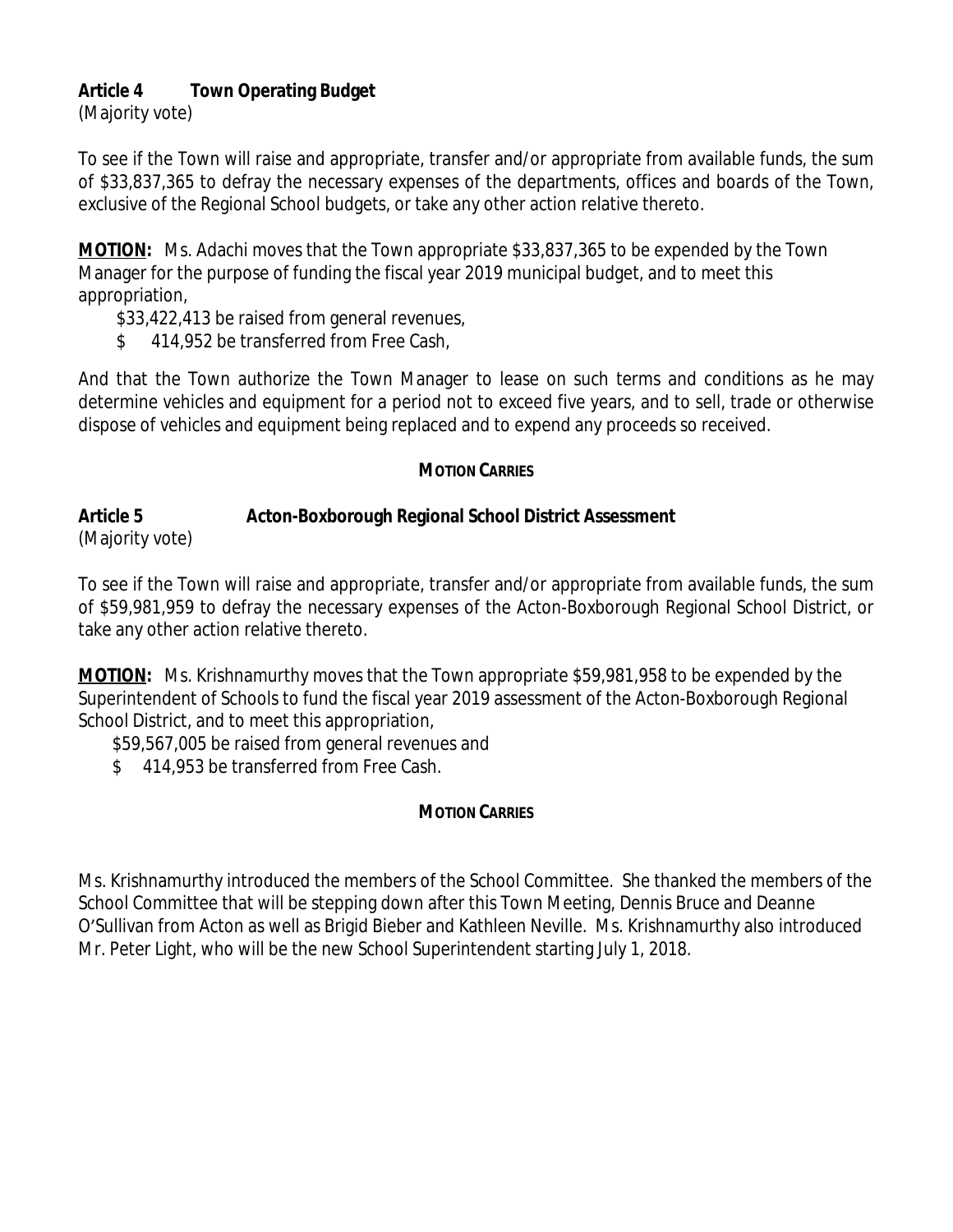# **Article 6 Minuteman Regional School District Assessment** (Majority vote)

To see if the Town will raise and appropriate, transfer and/or appropriate from available funds, the sum of \$1,303,814 to defray the necessary expenses of the Minuteman Regional Vocational Technical School District, or take any other action relative thereto.

**MOTION:** Mrs. Nourse moves that the Town appropriate and transfer \$1,303,814 from Free Cash to fund the fiscal year 2019 assessment of the Minuteman Regional School District.

## **MOTION CARRIES UNANIMOUSLY**

# **Article 7 Community Preservation Program –** (Majority vote) **Direct Appropriations from Fund Balances**

To see if the Town will appropriate or set aside for later appropriation, and authorize and direct the Board of Selectmen and the Town Manager to expend or set aside, from the FY 2017 Community Preservation Fund balances as set forth herein, the amounts listed below for community preservation purposes, with such expenditures to be subject to conditions listed in the Article's Summary and to be further specified in award letters from the Community Preservation Committee, with each item considered a separate appropriation;

| FY 2017 COMMUNITY PRESERVATION FUND BALANCES                              |                  |
|---------------------------------------------------------------------------|------------------|
| FY 2017 Community Preservation Fund Revenues                              |                  |
| Community Preservation Fund Surcharge Collected in FY 2017                | \$<br>956,455.00 |
| State Community Preservation Trust Fund Receipt, October 2017             | \$<br>164,531.00 |
| <b>Other FY 2017 Community Preservation Fund Components</b>               |                  |
| Interest Earned in FY 2017 (less abatements and exemptions)               | \$<br>11,351.81  |
| Unencumbered FY 2017 Fund Balance                                         | \$<br>56,235.59  |
| Recapture of unspent previous years' project appropriations               | \$<br>93,018.66  |
| <b>Total - FY 2017 Community Preservation Fund Balance</b>                | \$1,281,592.06   |
|                                                                           |                  |
| FY 2017 Open Space Set-Aside                                              |                  |
| Set-Aside Fund Balance from appropriations for the Acquisition, Creation, | \$1,556,225.32   |
| and Preservation of Open Space and its Rehabilitation and Restoration     |                  |
| Total FY 2017 Open Space Set-Aside Fund Balance                           | \$1,556,225.32   |
|                                                                           |                  |
| FY 2017 Historic Resources Set-Aside                                      |                  |
| Set-Aside Fund Balance from appropriations for the Acquisition,           | \$<br>40,536.32  |
| Preservation, Rehabilitation and Restoration of Historic Resources        |                  |
| <b>Total FY 2017 Historic Resource Set-Aside Fund Balance</b>             | \$<br>40,536.32  |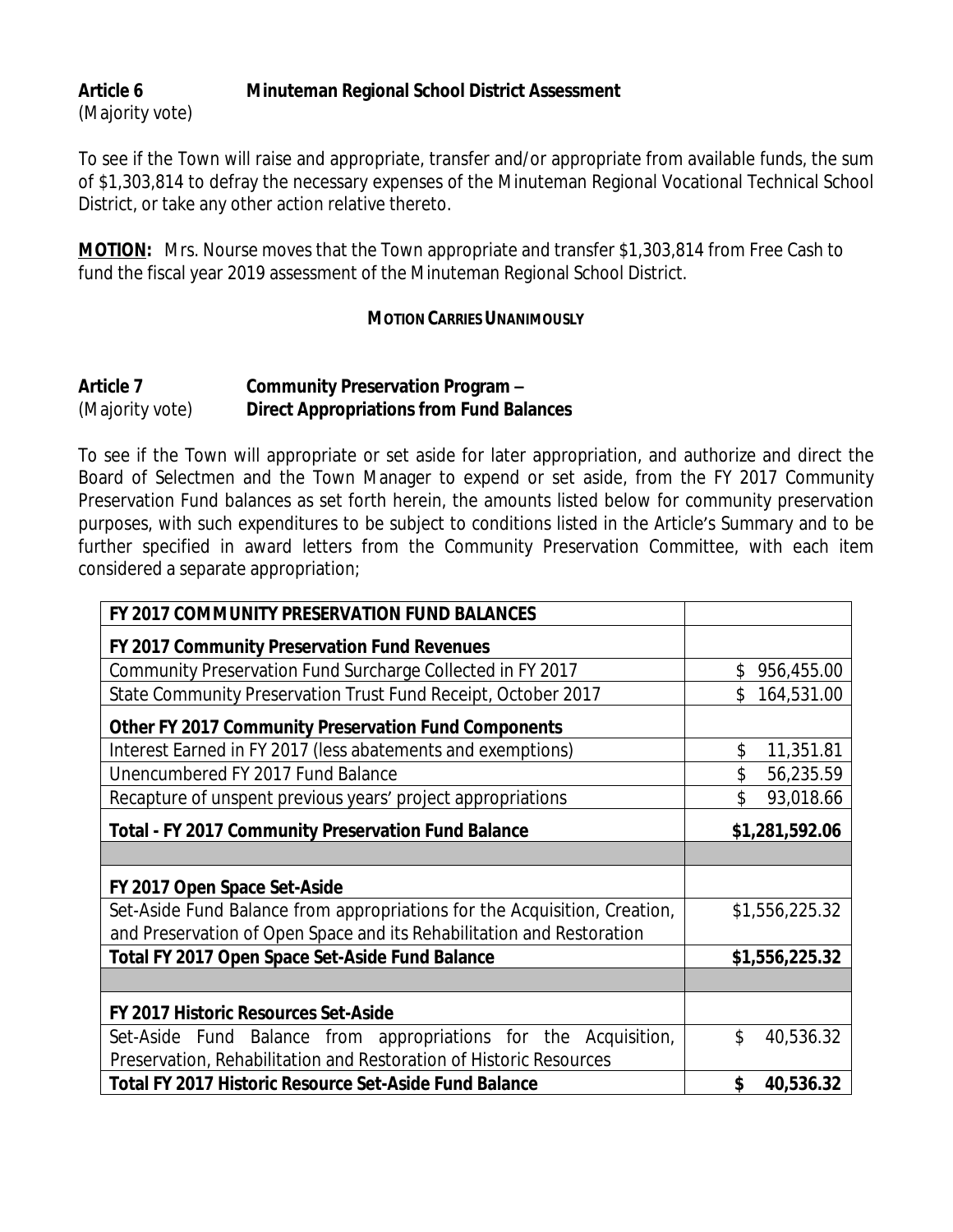|                 | FY 2017 Community Housing Set-Aside                                                             |          |                |
|-----------------|-------------------------------------------------------------------------------------------------|----------|----------------|
|                 | Set-Aside Fund Balance from appropriations for the Acquisition, Creation,                       | \$       | 25,090.22      |
|                 | Preservation, and Support of Community Housing                                                  |          |                |
|                 | Total FY 2017 Community Housing Set-Aside Fund Balance                                          | \$       | 25,090.22      |
|                 |                                                                                                 |          |                |
| <b>BALANCE</b>  | APPROPRIATIONS FROM FY 2017 COMMUNITY PRESERVATION FUND                                         |          |                |
| <b>Purposes</b> |                                                                                                 |          | Recommended    |
|                 |                                                                                                 |          | <b>Amounts</b> |
|                 | <b>Set-Aside Appropriations for</b>                                                             |          |                |
| А.              | Acquisition, Preservation, Rehabilitation and Restoration of Historic                           | \$       | 823.10         |
|                 | Resources; required set-aside for meeting 10% of spending from FY                               |          |                |
|                 | 2009 revenues                                                                                   |          |                |
| B.              | Acquisition, Creation and Preservation of Open Space, and its<br>Rehabilitation and Restoration |          | \$500,000.00   |
|                 | <b>Spending Appropriations</b>                                                                  |          |                |
|                 | C1. Regional Housing Services Program - Two Years                                               | \$       | 24,909.78      |
| D.              | Acton Housing Authority - Development/Acquisition Fund for New                                  | \$       | 75,000.00      |
|                 | <b>Affordable Housing Units</b>                                                                 |          |                |
| Е.              | Acton Housing Authority - McCarthy Village Siding and Decking<br>Replacements                   | \$       | 75,000.00      |
|                 | F1. Habitat for Humanity - 43-45 School Street Housing Preservation                             | \$       | 53,000.00      |
|                 | F2. Habitat for Humanity - 43-45 School Street Historic Preservation                            | \$       | 38,650.00      |
|                 | and Rehabilitation                                                                              |          |                |
|                 | G1. Acton Historical Society - Hosmer House Campus Landscape                                    | \$       | 147,186.58     |
|                 | Architecture, Site Planning                                                                     |          |                |
| Н.              | Woodlawn Cemetery - Kennedy Building Rehabilitation                                             | \$       | 25,000.00      |
| I.              | Woodlawn Cemetery - Historic Gates                                                              | \$       | 31,000.00      |
| J.              | Acton Memorial Library - Arthur Davis Etchings Restoration                                      | \$       | 10,500.00      |
| K.              | Support of Open Space Acquisitions                                                              | \$       | 30,000.00      |
| L.              | Camp Acton - Accessible Campsite                                                                | \$       | 10,012.00      |
| М.              | T.J. O-Grady Skate Park - Completion                                                            | \$       | 76,000.00      |
| N.              | NARA - Performance Improvements                                                                 | \$       | 6,000.00       |
|                 | <b>Administrative Appropriation</b>                                                             |          |                |
| O.              | A fund for CPC direct expenses and for reimbursing the Town of                                  | \$       | 56,049.30      |
|                 | Acton for administrative services and operating expenses provided                               |          |                |
|                 | in support of the Community Preservation Committee                                              |          |                |
| Total           | Recommended Appropriations from FY 2017 Community                                               |          | \$1,159,130.76 |
|                 | <b>Preservation Fund Balance</b>                                                                |          |                |
|                 |                                                                                                 |          |                |
|                 | APPROPRIATION FROM OPEN SPACE SET-ASIDE FUND BALANCE                                            |          |                |
| P.              | Wright Hill Open Space Land Acquisition - Debt Service                                          | \$<br>\$ | 85,420.80      |
| Fund            | Total Recommended Appropriations from the Open Space Set-Aside                                  |          | 85,420.80      |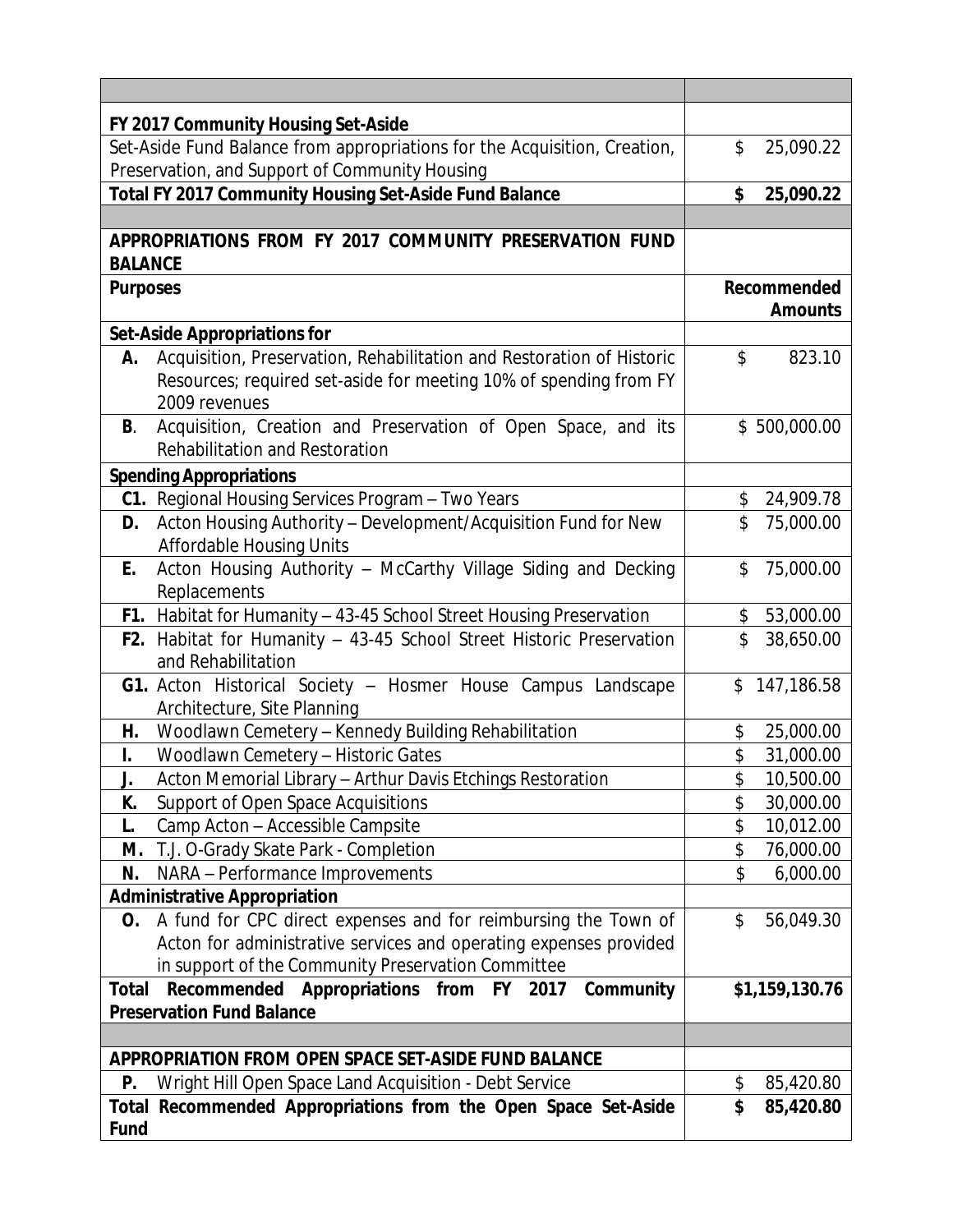| APPROPRIATION FROM HISTORIC RESOURCES SET-ASIDE FUND BALANCE                                       |                  |
|----------------------------------------------------------------------------------------------------|------------------|
| <b>G2.</b> Acton Historical Society - Hosmer House Campus Landscape,                               | \$<br>41,359.42  |
| Architecture, Site Planning                                                                        |                  |
| Total Recommended Appropriations from the Historic Resources Set-                                  | \$<br>41,359.42  |
| <b>Aside Fund</b>                                                                                  |                  |
|                                                                                                    |                  |
| <b>FROM</b><br><b>COMMUNITY</b><br><b>HOUSING SET-ASIDE</b><br><b>APPROPRIATION</b><br><b>FUND</b> |                  |
| <b>BALANCE</b>                                                                                     |                  |
| C2. Regional Housing Services Program - Two Years                                                  | \$<br>25,090.22  |
| Total Recommended Appropriations from the Community Housing Set-                                   | \$<br>25,090.22  |
| <b>Aside Fund</b>                                                                                  |                  |
|                                                                                                    |                  |
| <b>Resulting Fund Balances</b>                                                                     |                  |
| Resulting FY 2017 Community Preservation Fund Balance                                              | \$<br>122,461.30 |
| Resulting Balance in the Set-Aside Fund for the Acquisition, Creation, and                         | \$1,970,804.52   |
| Preservation of Open Space, and its Rehabilitation and Restoration                                 |                  |
| Resulting Balance in the Set-Aside Fund for the Acquisition, Preservation,                         | \$<br>0.00       |
| Rehabilitation and Restoration of Historic Resources                                               |                  |
| Resulting Balance in the Set-Aside Fund for the Acquisition, Creation,                             | \$<br>0.00       |
| Preservation, and Support of Community Housing                                                     |                  |

And, whereas Massachusetts General Laws Chapter 44B requires that the Town appropriate for spending, or set-aside for future spending, from the FY 2017 Community Preservation Fund Revenues at least 10% for open space, 10% for historic resources, and 10% for community housing;

And, whereas the recommended appropriations for open space, historic resources, and community housing each meet or exceed 10% of the FY 2017 Community Preservation Fund Revenues;

And, whereas Town Meeting may vote to delete or reduce any of the recommended amounts;

Therefore, in the event that recommended amounts are deleted or reduced, vote to appropriate as a set-aside for future spending from the FY 2017 Community Preservation Fund Balance the minimum necessary amounts to allocate not less than 10% of the FY 2017 Community Preservation Fund Revenues for open space (\$112,098.60), not less than 10% of the FY 2017 Community Preservation Fund Revenues for historic resource (\$112,098.60), and not less than 10% of the FY 2017 Community Preservation Fund Revenues for community housing (\$112,098.60), or take any other action relative thereto.

**MOTION:** Mr. Foster moves that the Town:

- (1) transfer to and from the Community Preservation Fund and appropriate, re-appropriate, or set aside for current or later appropriation, \$1,311,001.20, all as set forth in the article, and
- (2) authorize the Town Manager to expend or set aside amounts as set forth in the article, and in compliance with conditions to be noted in the Community Preservation Committee's award letters.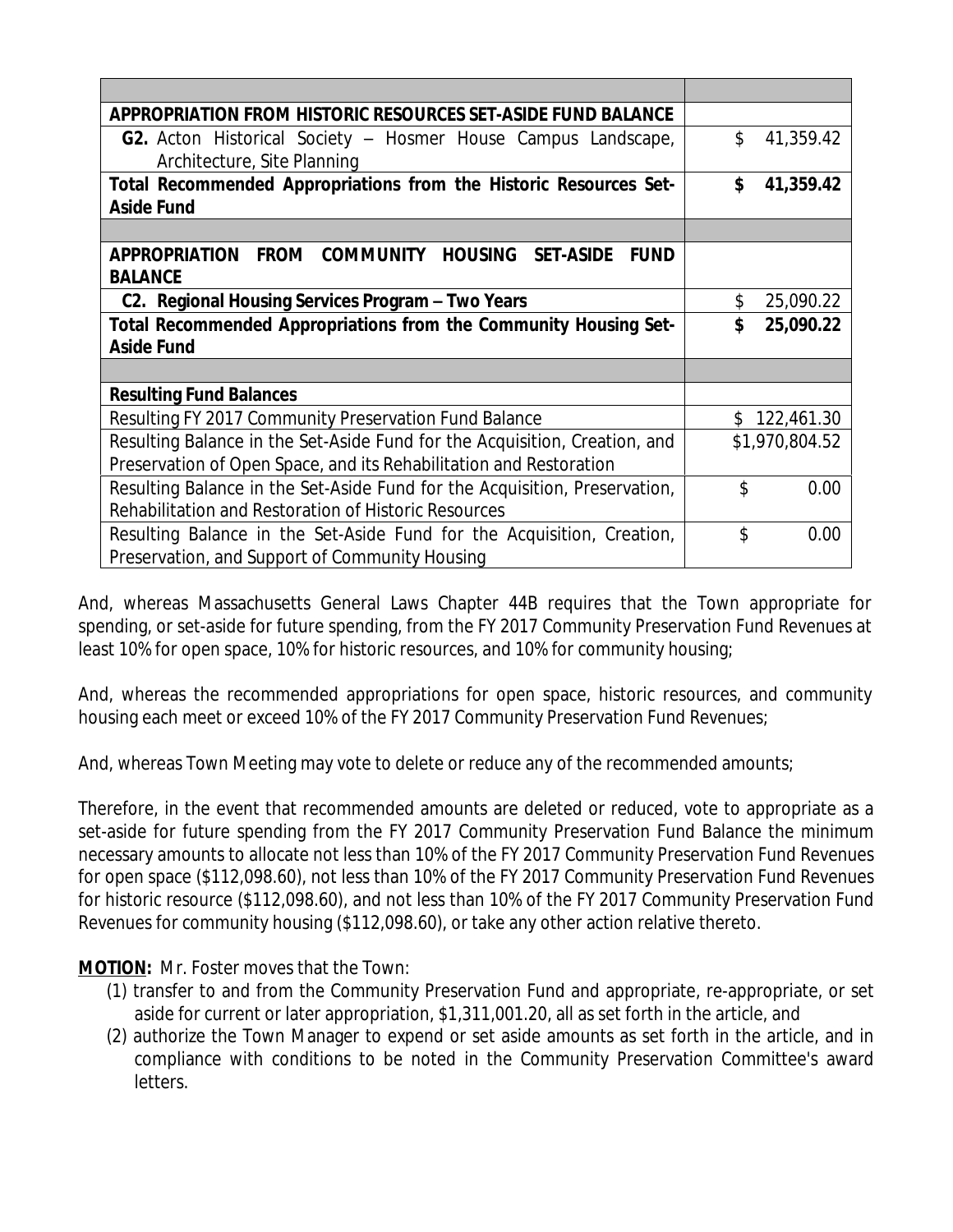Hold line items – D, F1, F2, H,

## **REMAINING LINE ITEMS UNDER THIS MOTION CARRIES UNANIMOUSLY**

Line Item D – Acton Housing Authority **LINE ITEM CARRIES**

F1 / F2 – Habitat – School St (Housing/Historic) **LINE ITEM CARRIES**

H – Woodlawn – Kennedy Building **LINE ITEM CARRIES**

Ms. Jo-Ann Berry will moderate Article 8.

# **Article 8 Capital Equipment, Infrastructure and Design Services**

(Two-thirds vote)

To see if the Town will raise and appropriate, appropriate from available funds and/or borrow a sum of money to be expended by the Town Manager for the purchase, replacement, improvement, study, design or implementation of vehicles, equipment, facilities, infrastructure or programs as listed below, including related incidental costs, and to provide that, in accordance with Massachusetts General Laws Chapter 44, Section 20, the premium received by the Town upon the sale of any bonds or notes hereunder, less any such premium applied to the payment of the costs of issuance of such bond or notes, may be applied to pay project costs and the amount authorized to be borrowed for each such project shall be reduced by the amount of any such premium so applied, or take any other action relative thereto.

| А. | North Acton Fire Station Design                | \$750,000   |
|----|------------------------------------------------|-------------|
| В. | Fire Engine Replacement (Engine 22)            | \$735,000   |
| C. | South and West Fire Stations HVAC Improvements | \$400,000   |
| D. | Complete Streets Improvement Program           | \$300,000   |
|    | <b>Acton Center Traffic Design</b>             | \$97,830    |
|    | Total                                          | \$2,282,830 |

**MOTION:** Ms. Adachi moves that the Town appropriate \$2,367,833 to be expended by the Town Manager for the purposes set forth in the Article, including costs incidental and related thereto, and to meet this appropriation, the Treasurer, with the approval of the Board of Selectmen, is authorized to borrow \$2,282,830 under Massachusetts General Laws Chapter 44, Section 7, as amended, and transfer from Free Cash \$85,003 for the payment of interest and underwriting costs on such borrowing, and further that any premium received upon the sale of the bonds, less the cost of preparing, issuing and marketing them, and any accrued interest received upon the delivery of the bonds may be applied to the costs of the project and to reduce the amount authorized to be borrowed for the project by like amount, and further that the Town Manager be authorized to sell, trade or dispose of vehicles and equipment being replaced and to expend any proceeds so received.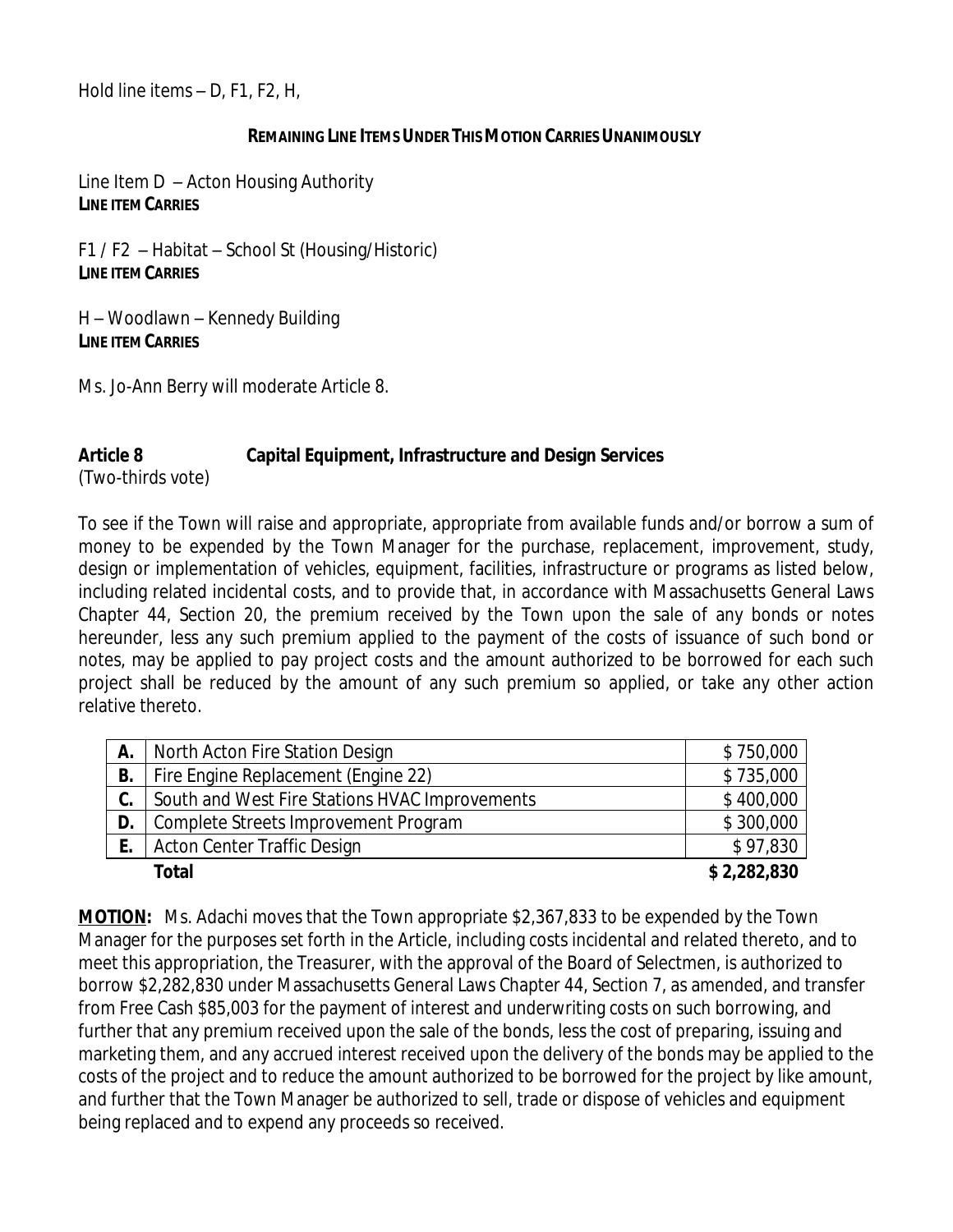#### **MOTION CARRIES Declared 2/3 by Moderator\***

\*Town of Acton has accepted MGL CH 39 Sec 15 at its Annual Town Meeting April 2001, Article 43 and the amended Bylaw 5A was approved by the Attorney General on Aug. 6, 2001. (The Town Meeting Moderator is not required to count a 2/3 required vote.)

Mr. Ashton returning as moderator.

Motion to Abjourn: Ms. Adachi moves to adjourn at 10:40 pm until April 3<sup>th</sup> at 6:45, at the Acton-Boxborough Regional High School Auditorium.

## **MOTION TO ADJOURN CARRIES**

## **April 3, 2018**

The Moderator, Mr. Ashton, called the Annual Town Meeting to order on Tuesday, April 3, 2018, at 6:45 pm.

The Moderator introduced the Town Manager, Steve Ledoux who gave the presentation for the annual recipient of the "Joseph A. Lalli Merit Award" endowed by the Steinberg Lalli Charitable Foundation, for outstanding work of a Town of Acton Municipal Employee. This is the fourteenth year that this award has been issued. The Foundation gave funding ten years ago, to recognize Public Safety Employees with this award as well.

On behalf of the Board of Selectmen and the Town, we would like to thank the Steinberg Lalli Charitable Foundation.

The Municipal Employee of the Year award for 2018 is presented to Karen Switzer Neff, of the Highway Department. She has worked for the Town for many years. Karen has demonstrated that she is extremely dedicated and a hard working individual and takes great pride in her job. She is an asset, not just to her department but other Town Departments. Karen started working for the Town in 1995 in the Planning and Engineering Department. She was hired to the Highway Department in 2004 and was promoted to office manager of the Highway Department in 2013. Karen has played a key role in keeping the department moving forward and running smoothly.

Karen thanked Dickie Waite and Corey York for nominating her for this award. She also thanked Roland Bartl, Town Planner, for hiring her 24 years ago.

Mr. Ledoux honored the tenth annual recipient of the "Joseph A. Lalli Merit Award" for outstanding work of a Public Safety Employee. This year's Public Safety Employee of the Year is presented to Captain, EMT, Scott Morse of the Fire Department. Scott has been involved with fire service for 30 years. Scott came to the Town of Acton in 1988. In 1986 Scott became an EMT. He has continued his education by getting his certification in Fire Officer 1 and 2, Fire Instructor 1 and 2 as well as many other training courses through the Mass Firefighter Academy. As shift commander he has helped the department to launch the Advance Life Support service for the Town.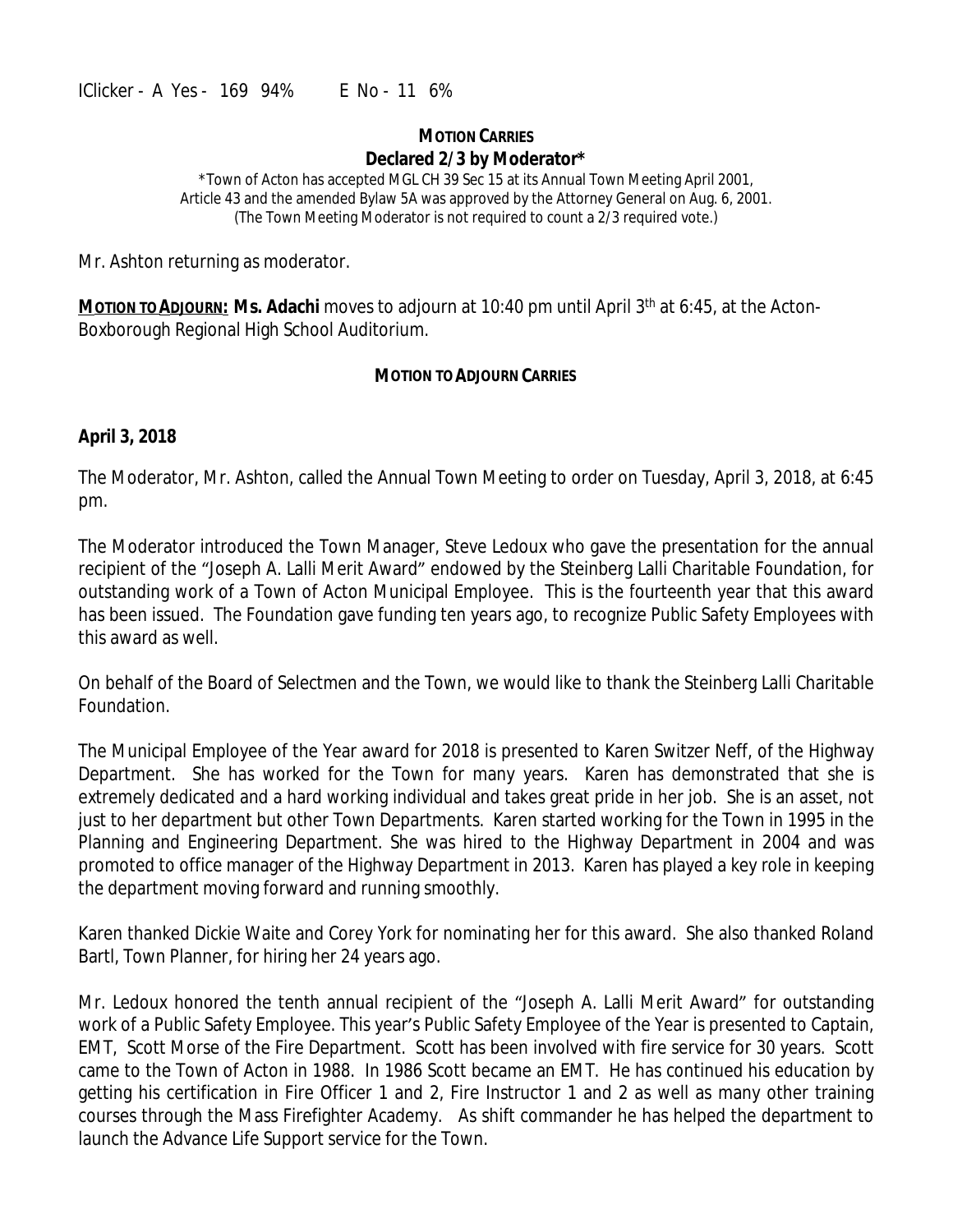Scott thanked the Fire Department and the management of the Town for 30 wonderful years.

Ms. Adachi thanked Selectman, Chingsung Chang for his service. Mr. Chang did not run for re-election this year. He will be stepping down off the board after 3 years' service as a member of the Board of Selectmen.

## **Article 9 Kelley's Corner Improvement Initiative –** (Two-thirds vote) **Supplemental Engineering and Appraisal Services**

To see if the Town will raise and appropriate, appropriate from available funds, and/or borrow a sum of money to be expended by the Town Manager for design, engineering and appraisal services related to the Kelley's Corner Improvement Initiative as listed below, including related incidental costs, or take any other action relative thereto.

|    | Supplemental Engineering Services | \$344,000 |
|----|-----------------------------------|-----------|
| B. | <b>Appraisal Services</b>         | \$125,000 |
|    | <b>Total</b>                      | \$469,000 |

**MOTION:** Mr. Berry moves that the Town appropriate \$484,000 to be expended by the Town Manager for the purposes set forth in the Article, including costs incidental and related thereto, and to meet this appropriation, the Treasurer, with the approval of the Board of Selectmen, is authorized to borrow \$469,000 under Massachusetts General Laws Chapter 44, Section 7, as amended, and transfer from Free Cash \$15,000 for the payment of interest and underwriting costs on such borrowing, and further that any premium received upon the sale of the bonds, less the cost of preparing, issuing and marketing them, and any accrued interest received upon the delivery of the bonds may be applied to the costs of the project and to reduce the amount authorized to be borrowed for the project by like amount.

**MOTION TO AMEND:** Charlie Kadlec moves to amend by dividing the article and to vote line items separately.

Motion to divide line items in the article fails

**MOTION TO AMEND:** Chris Starr moves to amend the motion by adding the following to the end of the existing motion,

"The Town shall make best efforts to minimize the negative impacts of property takings related to the Kelley's Corner infrastructure project on private land owners and small businesses. To this end, the Town shall work diligently with residents, landowners and local businesses to develop and evaluate alternatives to the project design. A reasonable amount of the project contingency funds shall be allocated to fund said cooperation between the Town and local stakeholders."

## **AMENDMENT TO MOTION CARRIES**

IClicker - A Yes - 186 65 % E No - 101 35%

**AMENDED MOTION FAILS**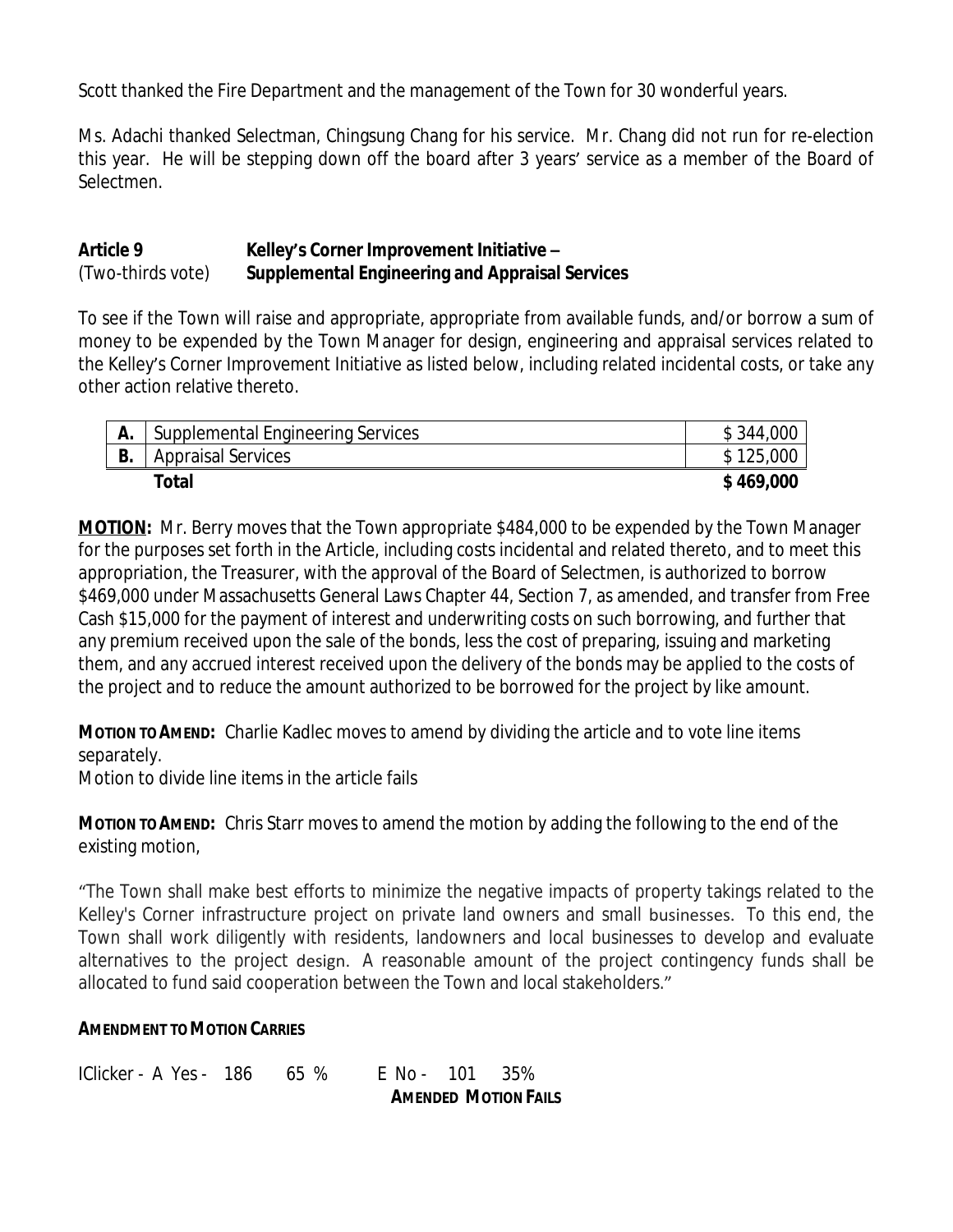Jesse Liberty Motion for reconsideration of vote (2/3 motion to reconsider) IClicker - A Yes - 165 57 % E No - 127 43% **MOTION TO RECONSIDER FAILS**

# **Article 10 Capital Infrastructure**

(Majority vote)

To see if the Town will raise and appropriate, or appropriate from available funds a sum of money to be expended by the Town Manager for the purchase, replacement, study, design or implementation of programs, improvement of facilities or infrastructure as listed below, including related incidental costs, or take any other action relative thereto.

|    | Railroad Crossings Safety Improvements | \$140,000 |
|----|----------------------------------------|-----------|
| Β. | Regional Bike Share Program            | \$9,000   |
|    | Total                                  | \$149,000 |

**MOTION:** Ms. Adachi moves that the Town appropriate and transfer from Free Cash \$149,000 to be expended by the Town Manager for the purposes set forth in the Article, including costs incidental and related thereto.

## **MOTION CARRIES**

# **Article 11 Land Acquisition or Lease – 19 & 21 Maple Street**

(Two-thirds vote)

To see if the Town will vote to authorize the Board of Selectmen to enter into a lease or to acquire by purchase, gift, eminent domain or otherwise and to accept a deed of fee simple interest, on such terms and conditions as the Selectmen may determine and for general municipal purposes, Parcels 42 and/or 37 as shown on the Town of Acton Atlas Map H2A and in the deeds recorded at the Middlesex South Registry of Deeds in Book 45836, Page 526 and Book 11658, Page 0673, respectively; and further to see if the Town will raise, appropriate, transfer from available funds, accept gifts and/or borrow a sum of money to be expended by the Town Manager for this purpose, or take any other action relative thereto.

**MOTION:** Mr. Berry moves that the Town take no action.

# **MOTION CARRIES**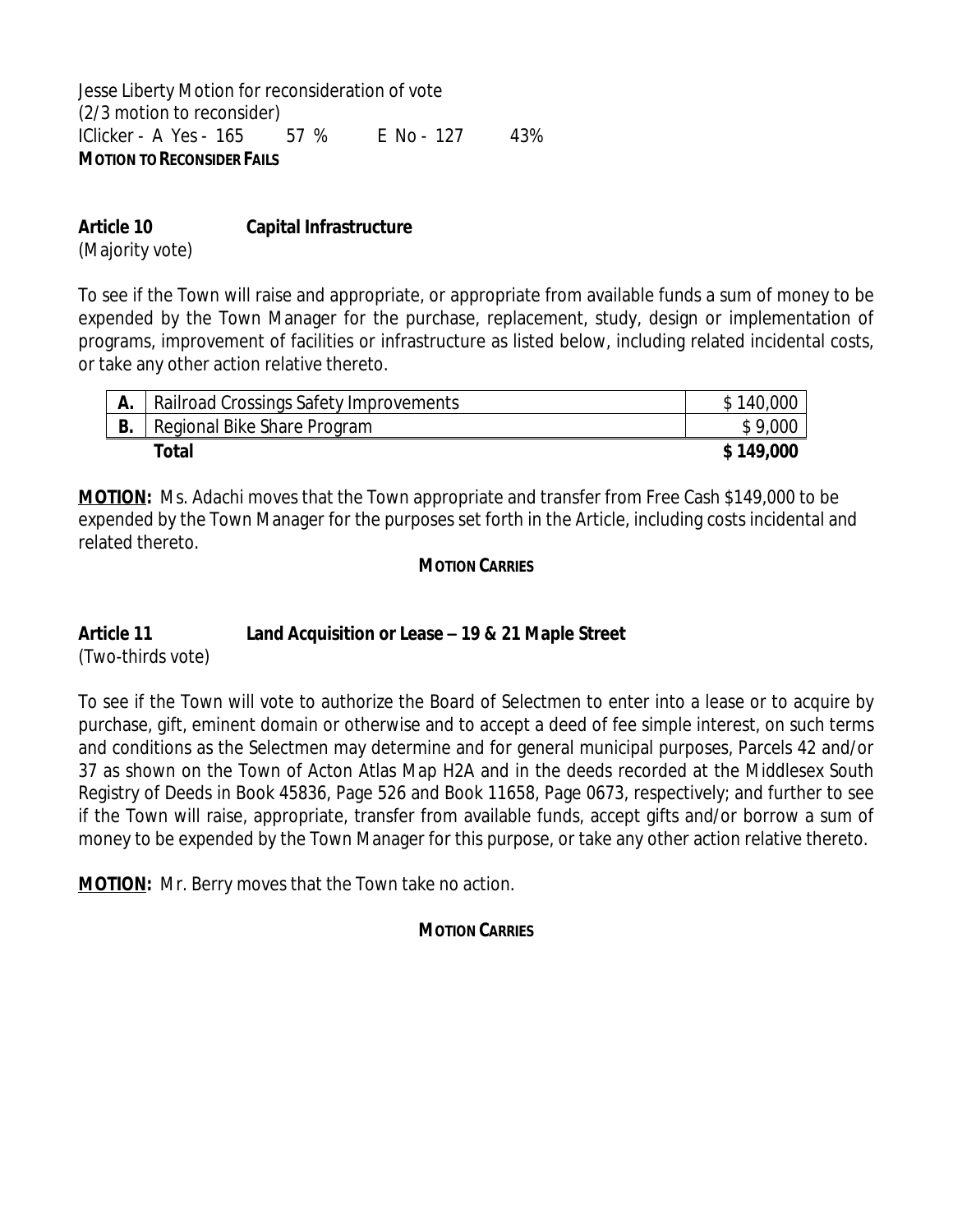# **Article 12 Land Acquisition – 62 Harris Street**

(Two-thirds vote)

To see if the Town will vote to authorize the Board of Selectmen to acquire by purchase, gift, eminent domain or otherwise and to accept a deed of fee simple interest, on such terms and conditions as the Selectmen may determine and for general municipal purposes, Parcel 88 as shown on the Town of Acton Atlas Map C5, and in the deed recorded at the Middlesex South Registry of Deeds in Book 16609, Page 416; and further to see if the Town will raise, appropriate, transfer from available funds, accept gifts and/or borrow a sum of money to be expended by the Town Manager for this purpose, or take any other action relative thereto.

**MOTION:** Ms. Green moves that the Town take no action.

# **MOTION CARRIES**

# **Financial Consent (majority vote)**

As previously mentioned by the Moderator, Consent Articles 13 and 15 have been removed from consent by the Selectmen as the Town has concluded agreements with the respective bargaining units.

- 13 \* Fund Collective Bargaining Agreement Police Patrol (FY19)
- 15 \* Fund Collective Bargaining Agreement Police Superior Officers (FY19)

**MOTION:** Ms. Adachi moves that the Town take up the eleven articles in the Consent Calendar on pages 51 through 61 of the Warrant: Articles 14, 16, 17, 18, 19, 20, 21, 22, 23, 24 and 25, not including Articles 13 and 15.

Article 14 \* Fund Collective Bargaining Agreement – Dispatch (FY19)

- Article 16 \* Fund Collective Bargaining Agreement Highway, Municipal Properties and Cemetery
- Article 17 \* Accept Legislation Parking Meter Revenues and Expenses
- Article 18 \* Commuter Lot & Station Maintenance
- Article 19 \* Septage Disposal Enterprise Budget
- Article 20 \* Transfer Station and Recycling Enterprise Budget
- Article 21 \* Sewer Enterprise Budget
- Article 22 \* Ambulance Enterprise Budget
- Article 23 \* Transportation Enterprise Budget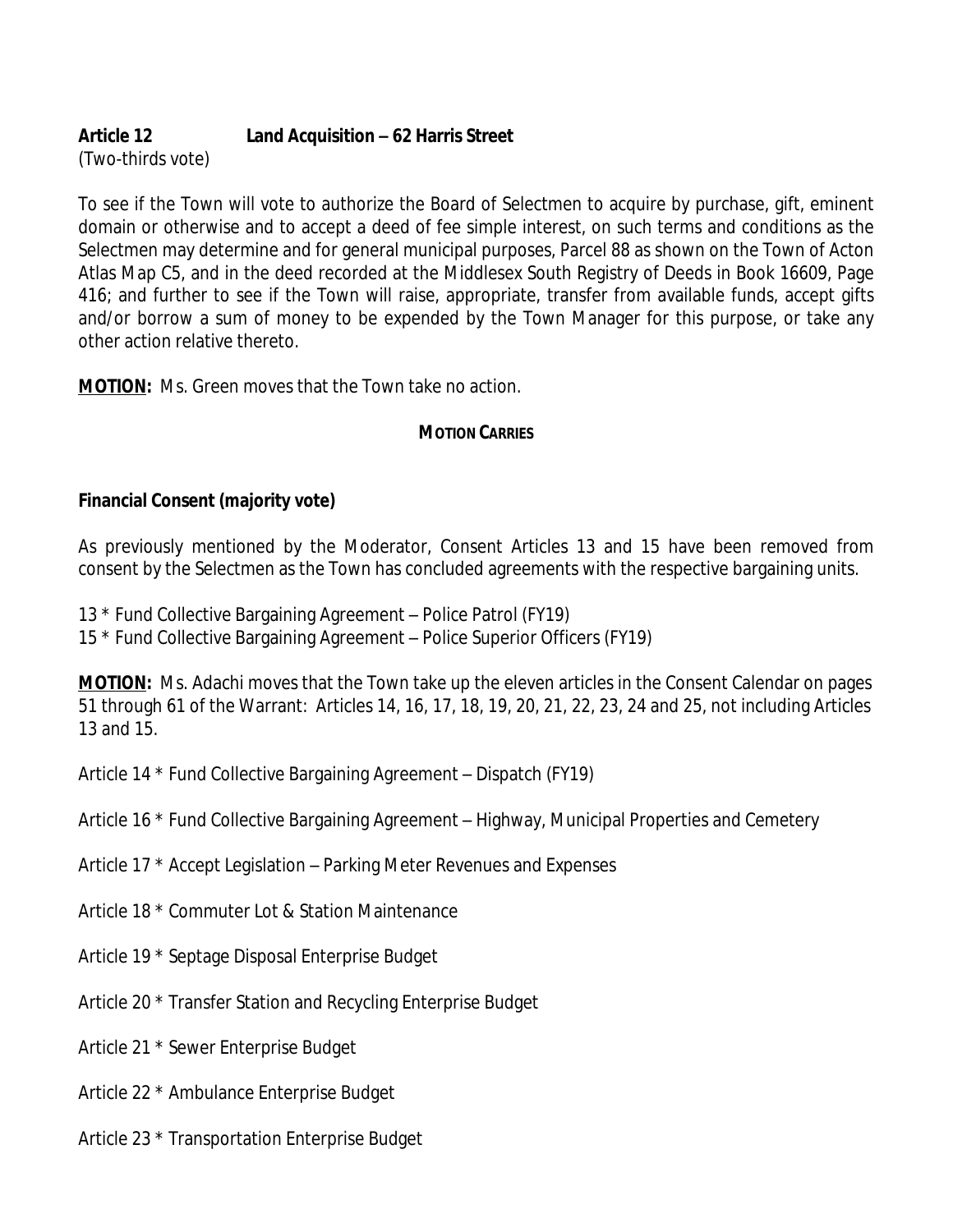Article 24 \* Amend General Bylaws – Department Revolving Funds

Article 25 \* Self-Funding Programs (Revolving Funds)

Held from consent Article 17 Parking Meter Revenues and Expenses

# **REMAINING ARTICLES UNDER THE CONSENT MOTION CARRIES UNANIMOUSLY**

### **Article 17 \* Accept Legislation – Parking Meter Revenues and Expenses** (Majority Vote)

To see if the Town will vote to accept the provisions of Massachusetts General Laws Chapter 40, Sections 22A, 22B and 22C, as amended, or take any other action relative thereto.

**MOTION:** Ms. Adachi moves that the Town accept the provisions of Massachusetts General Laws Chapter 40, Sections 22A, 22B and 22C, as amended.

Held from consent

## **MOTION CARRIES UNANIMOUSLY**

#### **Article 13 \* Fund Collective Bargaining Agreement – Police Patrol (FY19)** (Majority vote)

To see if the Town will raise and appropriate, transfer or appropriate from available funds a sum of money necessary to fund the cost items contained in Collective Bargaining Agreement(s) between the Town and its police patrol officers union as filed with the Town Clerk, or take any other action relative thereto.

**MOTION:** Mr. Berry moves that the Town appropriate and transfer \$50,000 from the fiscal year 2019 Town Operating Budget to fund the cost items contained in the fiscal year 2019 Collective Bargaining Agreement between the Town and the Acton Police Patrol Officers Association.

Removed from consent

## **MOTION CARRIES UNANIMOUSLY**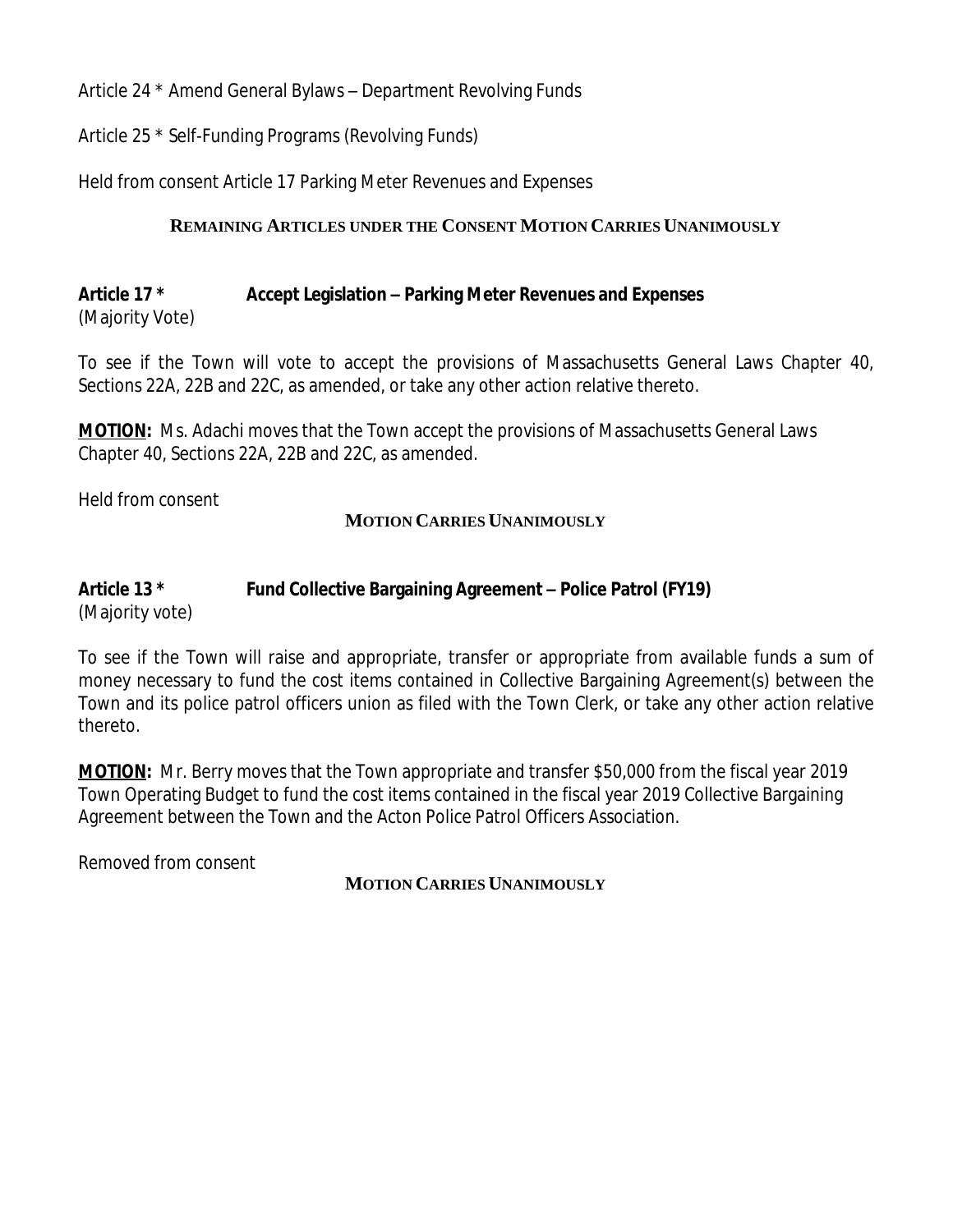# **Article 14 \* Fund Collective Bargaining Agreement – Dispatch (FY19)** (Majority vote)

To see if the Town will raise and appropriate, transfer or appropriate from available funds a sum of money necessary to fund the cost items contained in Collective Bargaining Agreement(s) between the Town and its public safety dispatcher personnel union as filed with the Town Clerk, or take any other action relative thereto.

**MOTION:** Ms. Adachi moves that the Town take no action.

## **CONSENT MOTION CARRIES UNANIMOUSLY**

# **Article 15 \* Fund Collective Bargaining Agreement – Police Superior Officers (FY19)** (Majority vote)

To see if the Town will vote to raise and appropriate, transfer and/or appropriate from available funds a sum of money necessary to fund the cost items contained in Collective Bargaining Agreement(s) between the Town and the Acton Superior Officers' Union MCOP Local 380 as filed with the Town Clerk, or take any other action relative thereto.

**MOTION:** Mr. Berry moves that the Town appropriate and transfer \$20,000 from the fiscal year 2019 Town Operating Budget to fund the cost items contained in the fiscal year 2019 Collective Bargaining Agreement between the Town and the Massachusetts Coalition of Police Local 380.

Removed from consent

# **MOTION CARRIES UNANIMOUSLY**

# **Article 16 \* Fund Collective Bargaining Agreement – Highway, Municipal Properties and** (Majority vote) **Cemetery (FY19)**

To see if the Town will vote to raise and appropriate, transfer and/or appropriate from available funds a sum of money necessary to fund the cost items contained in Collective Bargaining Agreement(s) between the Town and its Highway, Municipal Properties and Cemetery personnel union (AFSCME) as filed with the Town Clerk, or take any other action relative thereto.

**MOTION:** Ms. Adachi moves that the Town take no action.

# **CONSENT MOTION CARRIES UNANIMOUSLY**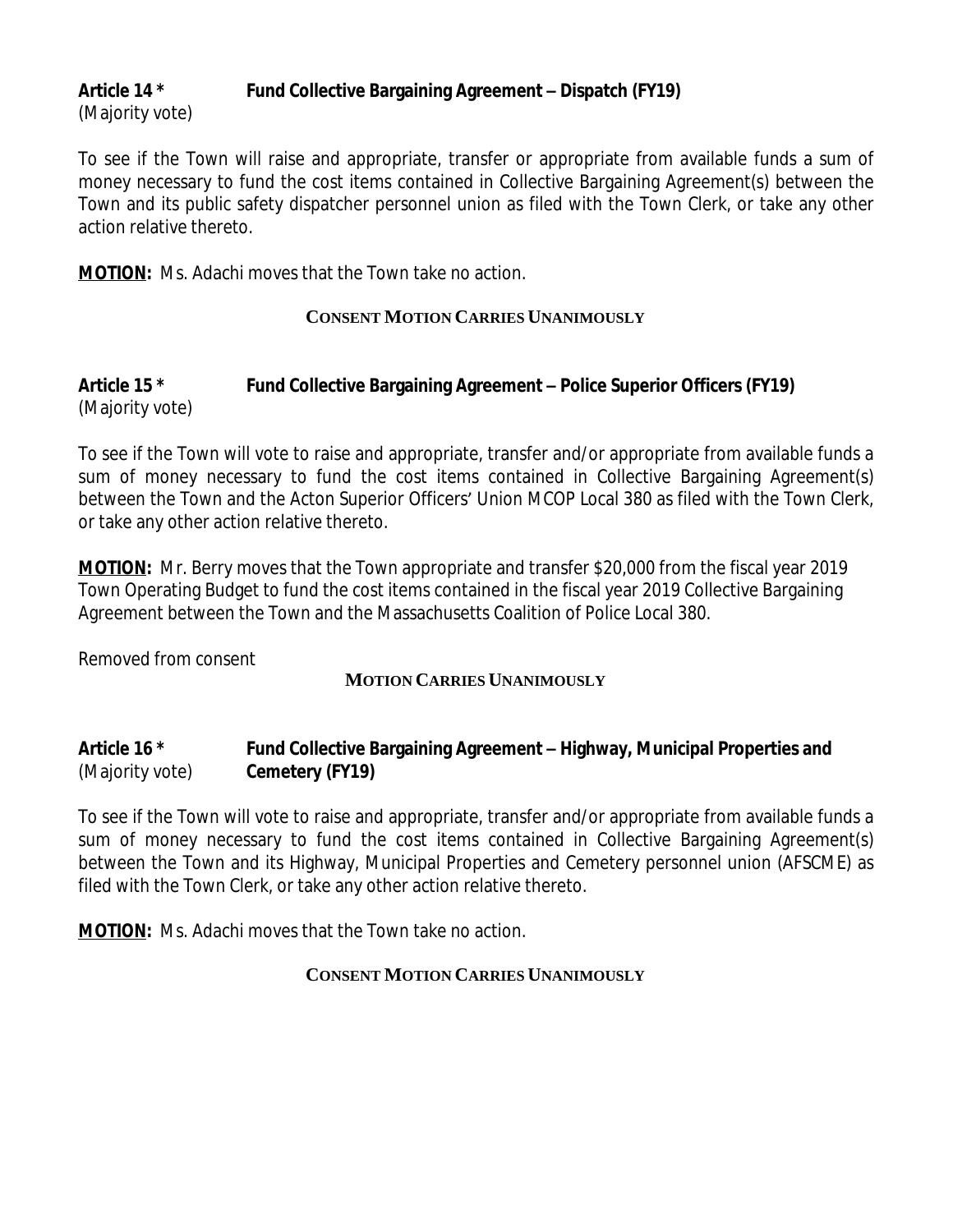# **Article 18 \* Commuter Lot & Station Maintenance** (Majority vote)

To see if the Town will raise and appropriate, or appropriate from available funds a sum of money to be expended by the Town Manager for the service fees, operation, maintenance or improvement of facilities and infrastructure at the South Acton Commuter Lot, including related incidental costs, or take any other action relative thereto.

**MOTION:** Ms. Adachi moves that the Town appropriate and transfer \$164,660 from the Commuter Lot Parking Fees fund balance for the purposes set forth in the Article.

# **CONSENT MOTION CARRIES UNANIMOUSLY**

## **Article 19 \* Septage Disposal Enterprise Budget** (Majority vote)

To see if the Town will raise and appropriate, or appropriate from available funds a sum of money for the purpose of septage disposal, in accordance with Massachusetts General Laws Chapter 44, Section 53 F½, Enterprise Fund Law, or take any other action relative thereto.

**MOTION:** Ms. Adachi moves that the Town appropriate \$187,157 to operate the septage waste disposal program, that to meet this appropriation, \$117,157 be raised from department receipts and \$70,000 be transferred from retained earnings, and that the Town authorize the Town Manager to lease on such terms and conditions as he may determine vehicles and equipment for a period not to exceed five years, and to sell, trade or otherwise dispose of vehicles and equipment being replaced and to expend any proceeds so received.

# **CONSENT MOTION CARRIES UNANIMOUSLY**

# **Article 20 \* Transfer Station and Recycling Enterprise Budget**

(Majority vote)

To see if the Town will raise and appropriate, or appropriate from available funds, and transfer a sum of money for the purpose of solid waste disposal and recycling in accordance with Massachusetts General Laws Chapter 44, Section 53 F½, Enterprise Fund Law, or take any other action relative thereto.

**MOTION:** Ms. Adachi moves that the Town appropriate \$619,387 for the purpose of solid waste disposal and recycling, that to meet this appropriation, \$519,387 be raised from department receipts and \$100,000 be transferred from retained earnings, and that the Town authorize the Town Manager to lease on such terms and conditions as he may determine vehicles and equipment for a period not to exceed five years, and to sell, trade or otherwise dispose of vehicles and equipment being replaced and to expend any proceeds so received.

# **CONSENT MOTION CARRIES UNANIMOUSLY**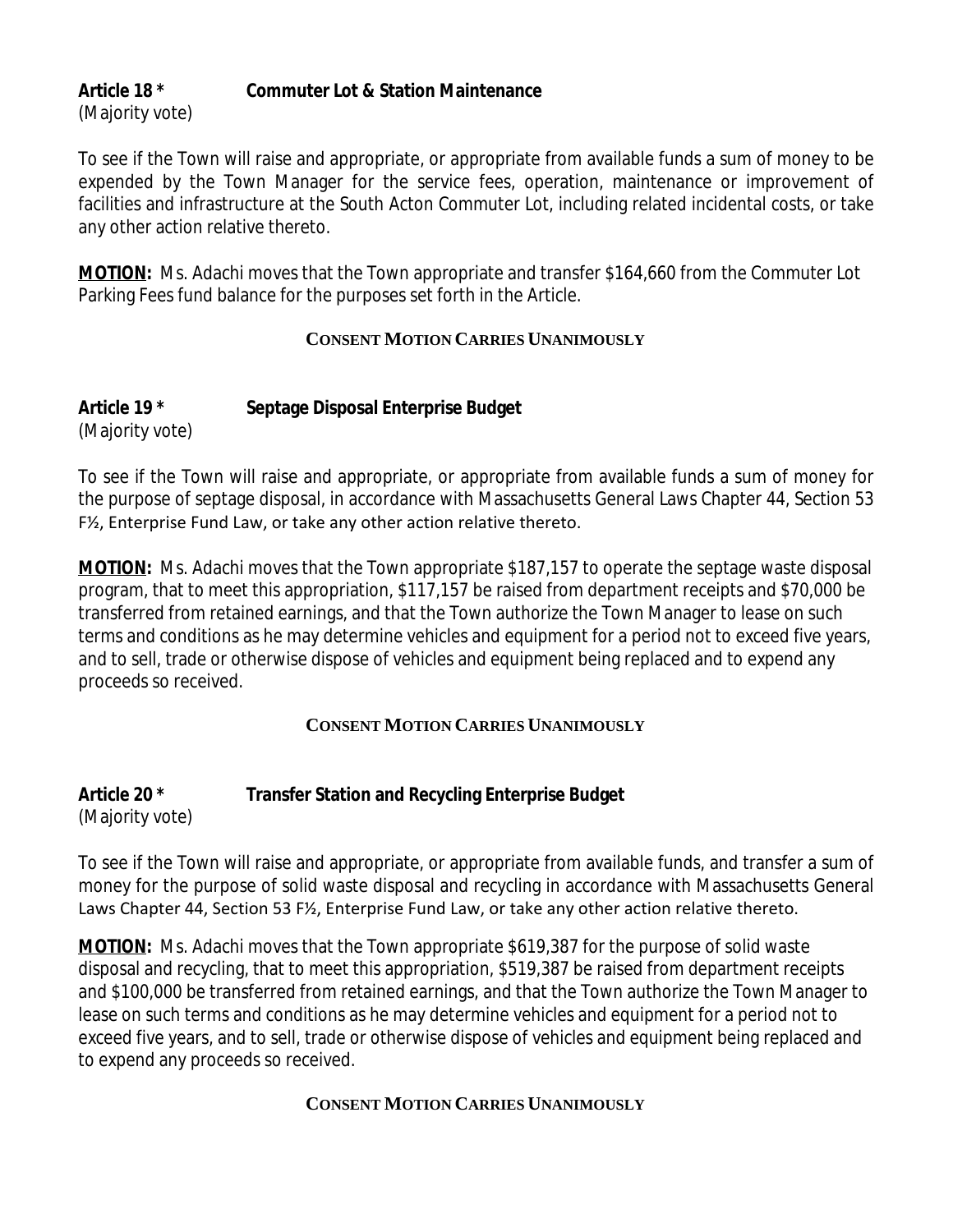## **Article 21 \* Sewer Enterprise Budget** (Majority vote)

To see if the Town will raise and appropriate, or appropriate from available funds a sum of money for the purpose of operating and maintaining a sewer collection and treatment facility, in accordance with Massachusetts General Laws Chapter 44, Section 53 F½, Enterprise Fund Law, or take any other action relative thereto.

**MOTION:** Ms. Adachi moves that the Town appropriate \$2,237,647 for the purpose of operating the sewer system, that to meet this appropriation, \$1,800,000 be raised from department receipts and \$437,647 be transferred from retained earnings.

## **CONSENT MOTION CARRIES UNANIMOUSLY**

# **Article 22 \* Ambulance Enterprise Budget** (Majority vote)

To see if the Town will raise and appropriate, or appropriate from available funds, and transfer a sum of money for the purpose of health care, in accordance with Massachusetts General Laws Chapter 44, Section 53 F½, Enterprise Fund Law, or take any other action relative thereto.

**MOTION:** Ms. Adachi moves that the Town appropriate \$1,220,949 for the purpose of operating the ambulance service, that to meet this appropriation, \$852,870 be raised from department receipts, \$125,000 be transferred from retained earnings and \$243,079 be raised from general revenues.

# **CONSENT MOTION CARRIES UNANIMOUSLY**

## **Article 23 \* Transportation Enterprise Budget** (Majority vote)

To see if the Town will raise and appropriate, transfer or appropriate from available funds a sum of money for the purpose of transportation services, in accordance with Massachusetts General Laws Chapter 44, Section 53 F½, Enterprise Fund Law, or take any other action relative thereto.

**MOTION:** Ms. Adachi moves that the Town appropriate \$587,137 for the purpose of operating the transportation service, that to meet this appropriation, \$210,000 be raised from department receipts, \$235,575 be raised from general revenues and \$119,562 be transferred from commuter lot parking fees fund balance and \$22,000 be transferred from retained earnings.

# **CONSENT MOTION CARRIES UNANIMOUSLY**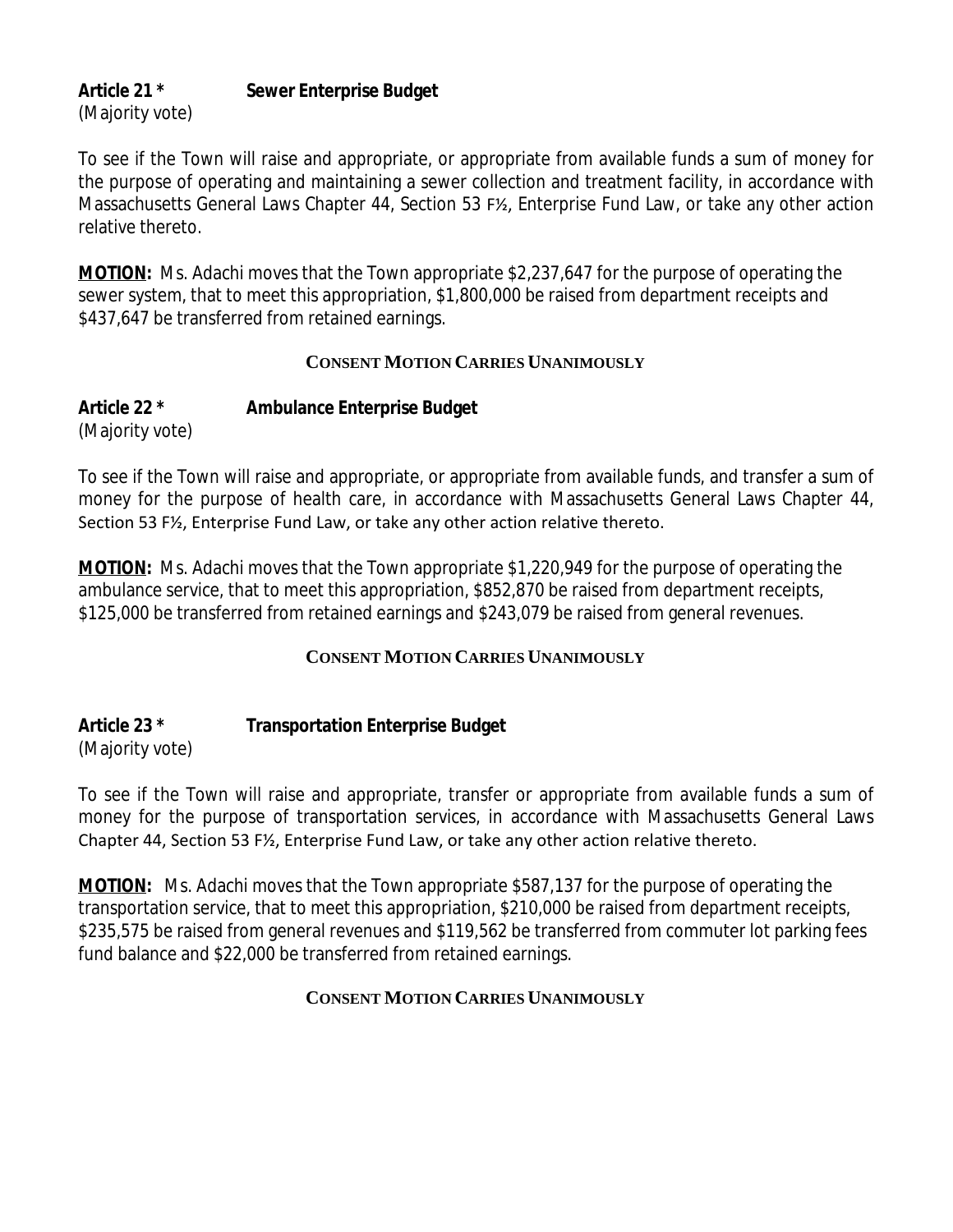# **Article 24 \* Amend General Bylaws – Department Revolving Funds**

(Majority vote)

To see if the Town will vote to amend the General Bylaws, Chapter Y – Department Revolving Funds, pursuant to the provisions of Massachusetts General Laws Chapter 44, Section 53E½, Revolving Funds, as amended by appending the following row to the table in Section 5, "Authorized Revolving Funds," or take any other action relative thereto.

| Roadway<br>Maintenance | <b>Public Works</b><br>Department | Receipts from permit<br>tees | Costs to maintain<br>public ways and<br>incidental expenses | FY 2019<br>et seq. |
|------------------------|-----------------------------------|------------------------------|-------------------------------------------------------------|--------------------|
|------------------------|-----------------------------------|------------------------------|-------------------------------------------------------------|--------------------|

**MOTION:** Ms. Adachi moves that the Town adopt the General Bylaws amendment as set forth in the Article.

## **CONSENT MOTION CARRIES UNANIMOUSLY**

# **Article 25 \* Self-Funding Programs (Revolving Funds)**

(Majority vote)

 $\overline{\phantom{a}}$ 

To see if the Town will vote to limit on the total amount that may be expended from the revolving funds for the Historic District Commission, Building Department, Health Department, Transportation Service, Fire Department and Public Works Department as noted in the FY19 Authorized Expense column in the table below, or take any other action relative thereto.

| Fund<br><b>Balance</b><br>6/30/2017   | <b>FY18 Budgeted</b><br>Revenue       | <b>FY18 Budgeted</b><br><b>Expense</b> | <b>Fund</b><br><b>Balance</b><br>6/30/2018 | <b>FY19</b><br><b>Estimated</b><br>Revenue | <b>FY19</b><br>Authorized<br><b>Expense</b> |  |
|---------------------------------------|---------------------------------------|----------------------------------------|--------------------------------------------|--------------------------------------------|---------------------------------------------|--|
|                                       |                                       |                                        |                                            |                                            |                                             |  |
| <b>Historic District Commission</b>   |                                       |                                        |                                            |                                            |                                             |  |
| 1,710<br>\$                           | \$<br>200                             | \$<br>200                              | \$<br>1,710                                | \$<br>200                                  | \$<br>200                                   |  |
| <b>Building Department</b>            |                                       |                                        |                                            |                                            |                                             |  |
| 63,869                                | 307,315                               | 307,315                                | 63,869                                     | 257,483                                    | 257,483                                     |  |
|                                       | <b>Sealer of Weights and Measures</b> |                                        |                                            |                                            |                                             |  |
| 69,839                                | 31,826                                | 31,826                                 | 69,839                                     | 30,557                                     | 30,557                                      |  |
| <b>Hazardous Materials Inspection</b> |                                       |                                        |                                            |                                            |                                             |  |
| 15,756                                | 40,727                                | 40,727                                 | 15,756                                     | 29,162                                     | 29,162                                      |  |
| <b>Food Service Inspection</b>        |                                       |                                        |                                            |                                            |                                             |  |
| 12,268                                | 44,882                                | 44,882                                 | 12,268                                     | 46,870                                     | 46,870                                      |  |
| <b>Stormwater</b>                     |                                       |                                        |                                            |                                            |                                             |  |
| 52,093                                | 19,550                                | 19,550                                 | 52,093                                     | 19,550                                     | 19,550                                      |  |
| <b>CrossTown Connect</b>              |                                       |                                        |                                            |                                            |                                             |  |
| 15,576                                | 180,000                               | 180,000                                | 15,576                                     | 180,000                                    | 180,000                                     |  |
| <b>Fire Alarm Network</b>             |                                       |                                        |                                            |                                            |                                             |  |
| 112,338                               | 64,715                                | 64,715                                 | 112,338                                    | 116,415                                    | 116,415                                     |  |
| <b>Roadway Maintenance</b>            |                                       |                                        |                                            |                                            |                                             |  |
|                                       |                                       |                                        |                                            | 47,000                                     | 47,000                                      |  |
|                                       |                                       |                                        |                                            |                                            |                                             |  |
|                                       |                                       |                                        | <b>Total</b>                               | \$727,237                                  | \$727,237                                   |  |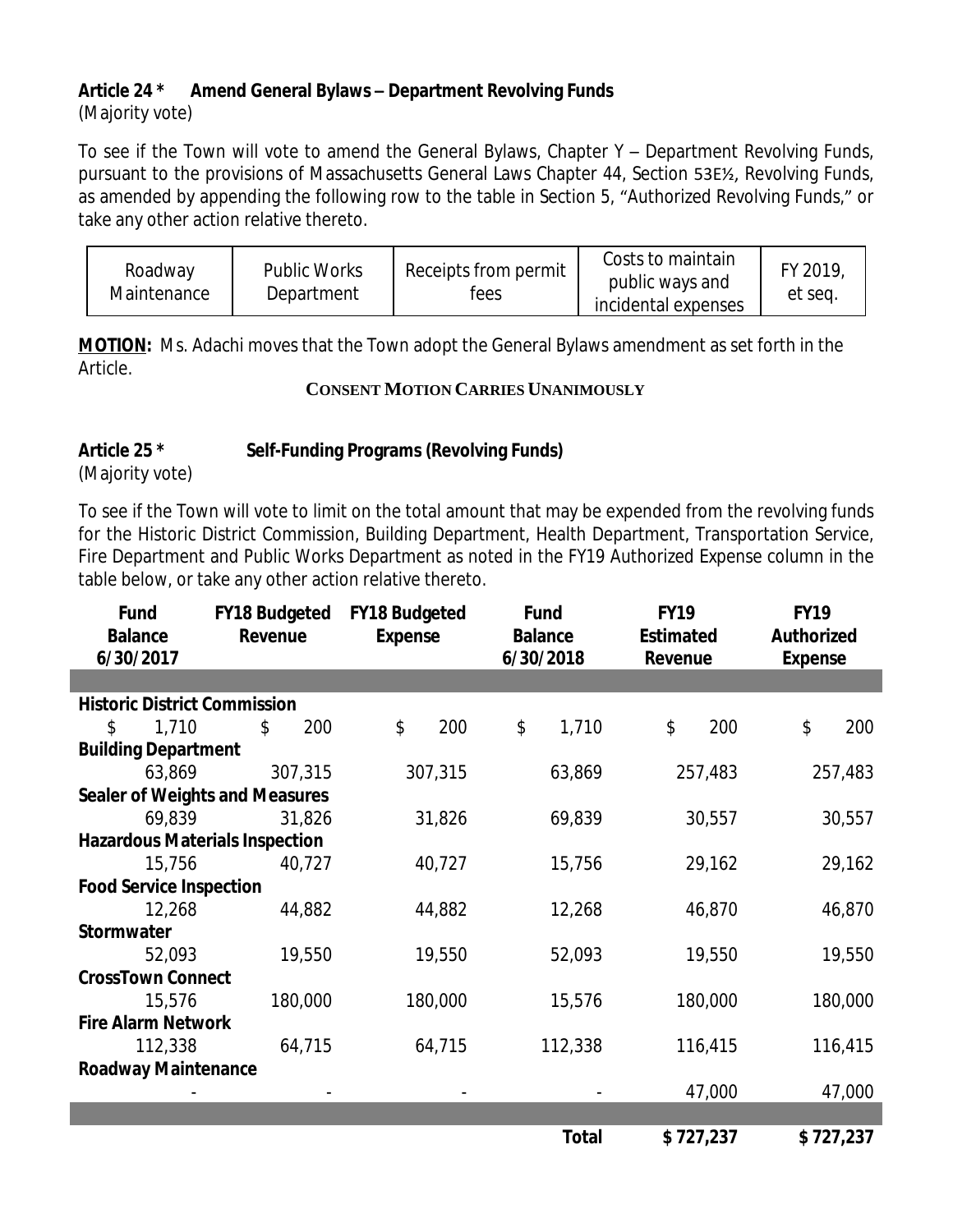**MOTION:** Ms. Adachi moves that all revolving funds be authorized and continued in the amounts, for the purposes, and with the limits on the total amount that may be expended as set forth in the Article.

## **CONSENT MOTION CARRIES UNANIMOUSLY**

## **Article 26 Non-Binding Resolution – Great Road Water Supply**

(Majority vote)

Resolved that Town Meeting supports the Board of Selectmen's execution of an agreement with the Town of Concord that commits Concord to supplying public water to existing and future customers along its water main in Great Road (Route 2A) in Acton, such agreement to be substantially in the form presented prior to Town Meeting.

Or take any other action relative thereto.

**MOTION:** Ms. Green moves that the Town adopt the non-binding resolution as set forth in the Article.

IClicker - A Yes - 63 25 % E No - 187 75%

## **MOTION FAILS**

# **Article 28 # Non-Binding Resolution – Investigate the Cost of buying the KMart parcels** (Majority vote) **(Currently Owned by Stop & Shop/Ahold)**

## Action Requested

Be it resolved that Town Meeting requests the Board of Selectmen (BoS) to take the following action: Prior to the BoS bringing any vote for the re-zoning of Kelley's Corner to Town Meeting, the BoS shall estimate the cost for the Town to purchase the KMart parcels (Parcel Numbers: F3-l16, F2-129-l, F3-139) examining all purchase options including those referred to as eminent domain, taking, or conventional land purchase, or any other purchase method. Or take any other action relative thereto.

# Reporting Requirements and Reasoning

Town Meeting requests that the BoS prepare and release a report with the information. The information should include the cost to purchase the KMart parcels using the purchase methods referenced above. These estimates shall include legal fees, staff time, and the cost of borrowing the money. The report shall include an estimate of the rent that KMart is currently paying. The work to prepare this report should include contacting KMart to determine whether KMart is officially interested in continuing their Acton operation beyond the end of its Stop & Shop lease. The goal of the analysis is to help the Town Meeting members decide whether they want to purchase the subject properties before rezoning. The goal is to understand the cost of the Town purchasing the properties so that it can be in control of what happens to the parcel, as an alternative to the result of what a private owner/developer would do with the parcels. The cost of purchase analysis shall be completed and released by 45 days before the Town Meeting vote to rezone the property, so that Town Meeting is aware of a potentially valuable option. The reason that the analysis must be done in such a timely fashion is that the value of the property could be greatly impacted by zoning that is in place when such a purchase is made. The reason that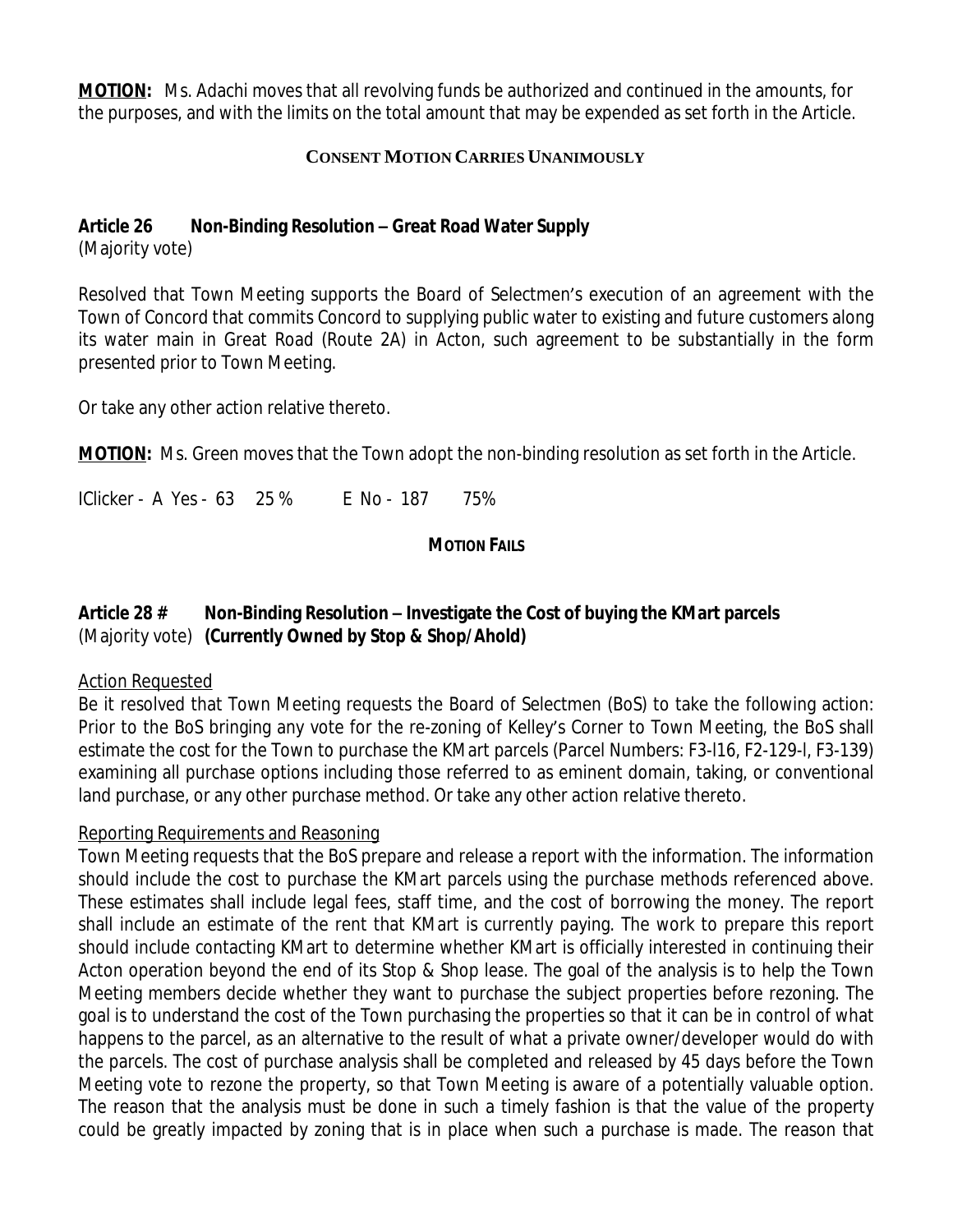controlling what happens to the parcels matters is that the parcels are critical to the Acton 2020 goals to create a town center in Kelley's Corner, which in large part includes the subject parcels. In sum, this action is needed because the potential benefits to our community that might result from town purchase should not be disregarded so early in the process. Let us not close off our options.

**MOTION:** Ms. Friedrichs moves that the Town adopt the non-binding resolution as set forth in the Article.

IClicker - A Yes - 143 82 % E No - 32 18 %

## **MOTION CARRIES**

Ms. Berry will moderate Article 29.

# **Article 29 Transfer Real Property – 3-33 Knox Trail**

(Two-thirds vote)

To see if the Town will vote to authorize the Board of Selectmen to transfer the real property shown as Parcel 21-2 on the Town of Acton Atlas Map J3 and in the deed recorded at the Middlesex South Registry of Deeds in Book 1223, Page 0117, contingent upon completion of the tax taking process, from the tax title custodian to the Board of Selectmen for the purpose of conveyance, and to authorize the Board of Selectmen to convey such land on such terms and conditions and for such consideration, which may be non-monetary consideration, as the Selectmen may determine, or take any other action relative thereto.

**MOTION:** Ms. Adachi moves that the Town authorize the transfer of the real property shown as Parcel 21-2 on Town of Acton Atlas Map J3, contingent upon completion of the tax title process, from the tax title custodian to the Board of Selectmen for the purpose of conveyance, and authorize the conveyance of that property as set forth in the Article.

Kyle Coulter - motion to lay on the table IClicker - A Yes - 14 10 % E No - 125 90 % Motion to lay on table failed

IClicker - A Yes - 134 97 % E No - 4 3 %

## **MOTION CARRIES Declared 2/3 by Moderator\***

\*Town of Acton has accepted MGL CH 39 Sec 15 at its Annual Town Meeting April 2001, Article 43 and the amended Bylaw 5A was approved by the Attorney General on Aug. 6, 2001. (The Town Meeting Moderator is not required to count a 2/3 required vote.)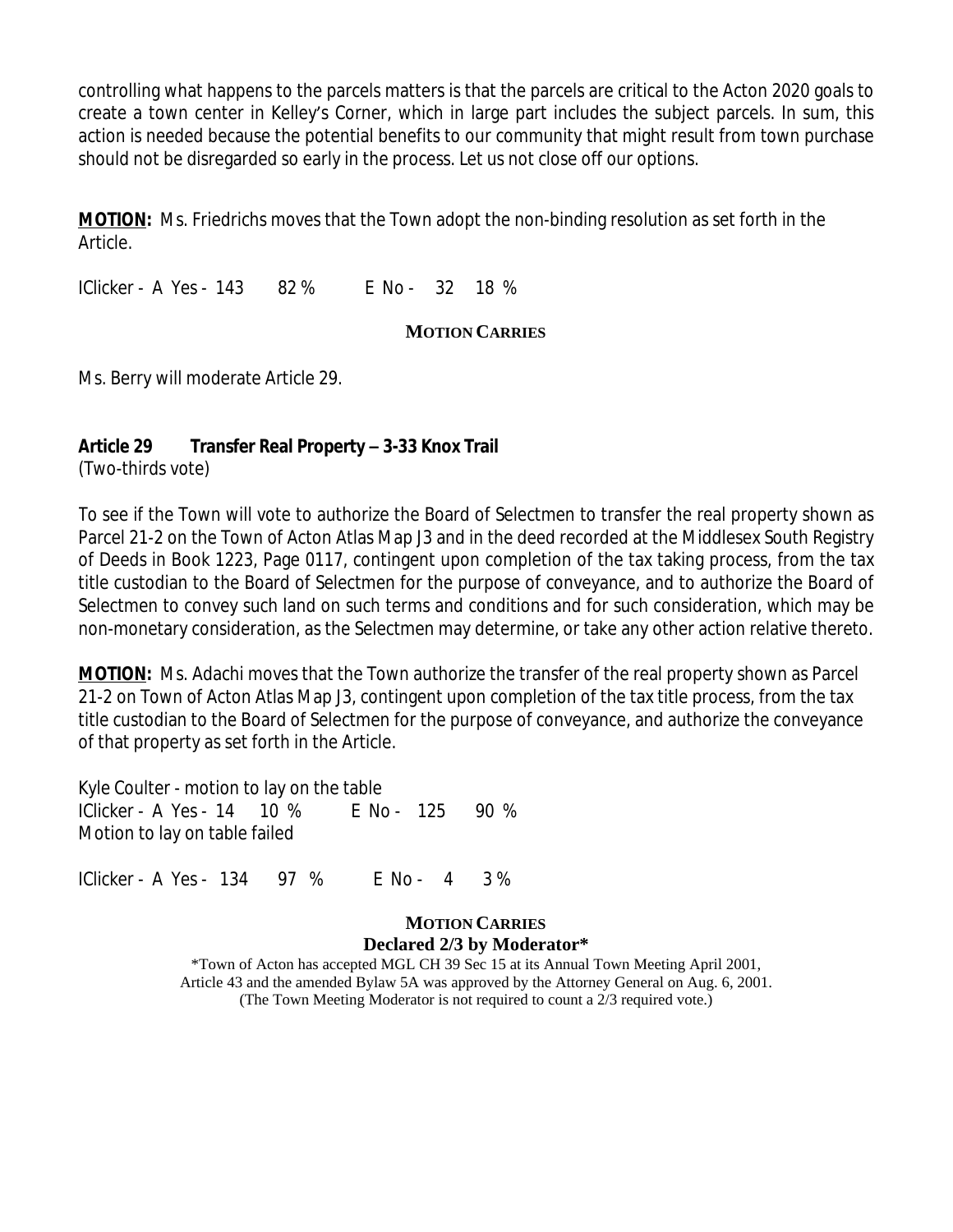# **Article 30 Transfer Real Property – 4 Cherry Ridge Road**

(Two-thirds vote)

To see if the Town will vote to authorize the Board of Selectmen to transfer the real property shown as Parcel 36 on the Town of Acton Atlas Map F1 and in the deed recorded at the Middlesex South Registry of Deeds in Book 17912, Page 323, which land is currently held for general municipal purposes, from the tax title custodian to the Board of Selectmen for the purpose of conveyance, and to authorize the Board of Selectmen to convey such land on such terms and conditions and for such consideration, which may be non-monetary consideration, as the Selectmen may determine, or take any other action relative thereto.

**MOTION:** Ms. Green moves that the Town authorize the transfer of the real property shown as Parcel 36 on Town of Acton Atlas Map F1, from its current custodian to the Board of Selectmen for the purpose of conveyance, and authorize the conveyance of that property as set forth in the Article.

IClicker - A Yes - 135 99 % E No - 2 1 %

#### **MOTION CARRIES Declared 2/3 by Moderator\*** \*Town of Acton has accepted MGL CH 39 Sec 15 at its Annual Town Meeting April 2001, Article 43 and the amended Bylaw 5A was approved by the Attorney General on Aug. 6, 2001. (The Town Meeting Moderator is not required to count a 2/3 required vote.)

Mr. Ashton returns to Moderate Article 31.

## **Article 31 Amend General Bylaws – Remove Hearing Requirement for Enforcement** (Majority vote)

To see if the Town will vote to amend Section E25 of Chapter E of the General Bylaws of the Town to read as follows:

**E25** Owners or keepers of animals in violation of the foregoing section shall be subject to fines or other remedies permitted by Chapter 140 of the General Laws as determined by the Board of Selectmen.

*[Note: Changes to this Section are reflected below by strikethrough for deletions and underline for additions:*

*E25 Owners or keepers of animals in violation of the foregoing section shall, after a hearing, be subject to fines or other remedies permitted by Chapter 140 of the General Laws as determined by the Board of Selectmen. ]*

Or take any other action relative thereto.

**MOTION:** Ms. Gardner moves that the Town adopt the General Bylaws amendment as set forth in the Article.

# **MOTION CARRIES**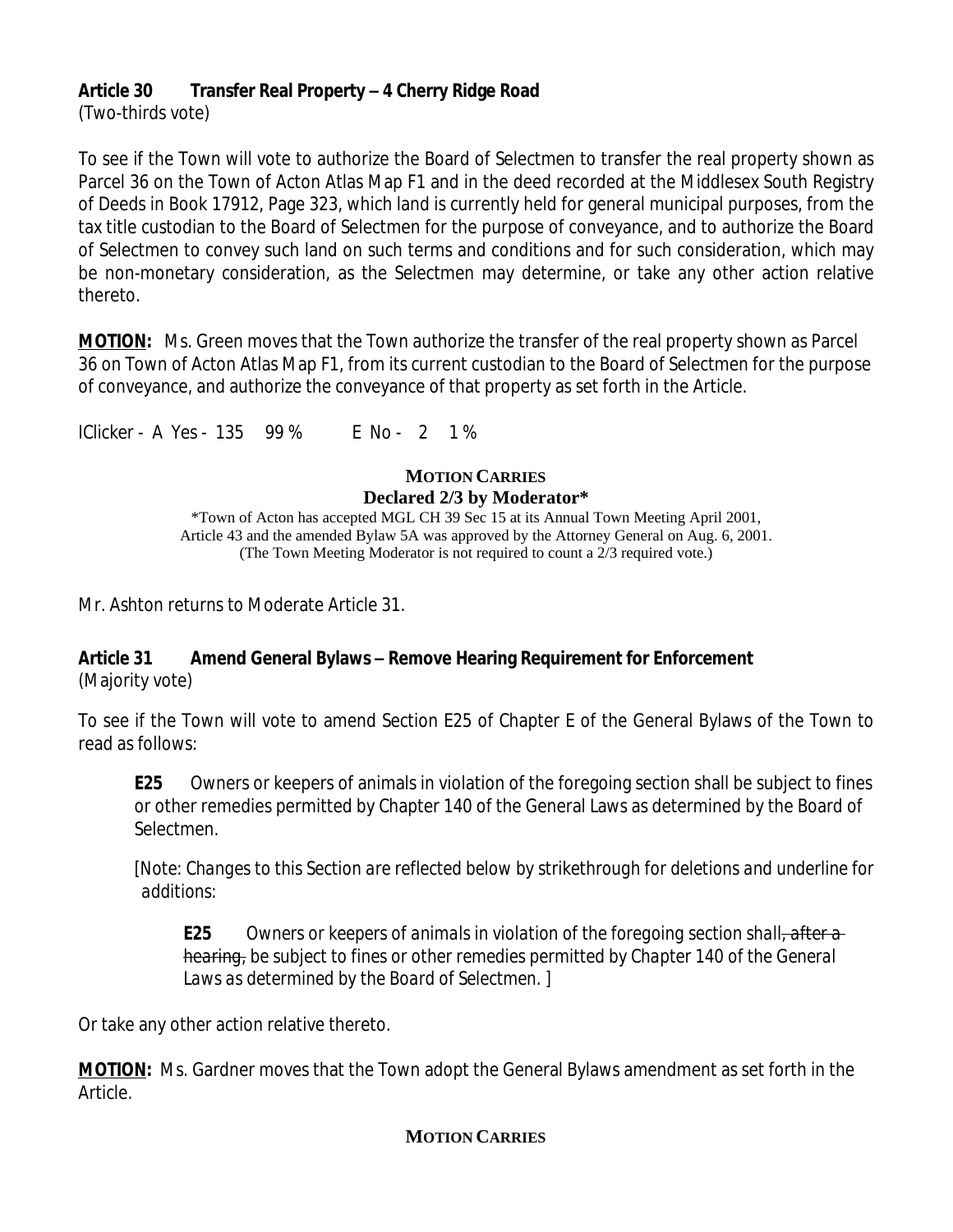## **Article 32 Amend General Bylaws – Appointment of Tree Warden**

(Majority vote)

To see if the Town will vote to amend Chapter B (Town Agencies & Officers) of the General Bylaws of the Town by adding the following Section B24:

# *B24 Appointment of the Tree Warden*

The Town Manager shall appoint a Tree Warden to carry out the duties as described in Massachusetts General Laws Chapter 87 and shall have general supervision over the Tree Warden.

Or take any other action relative thereto.

**MOTION:** Mr. Chang moves that the Town adopt the General Bylaws amendment as set forth in the Article.

## **MOTION CARRIES**

General Consent (two-thirds vote)

**MOTION:** Ms. Adachi moves that the Town take up the eight articles in the Consent Calendar on pages 69 through 76 of the Warrant: Articles 33, 34, 35, 36, 37, 38, 39 and 40.

Article 33 \* Amend General Bylaws – Public Way Permits

Article 34 \* Land Acquisition – Sidewalks

Article 35 \* Highway Reimbursement Program (Chapter 90)

Article 36 \* Insurance Proceeds

Article 37 \* Gifts or Grants

Article 38 \* Federal and State Reimbursement Aid

Article 39 \* Performance Bonds

Article 40 \* Sale of Foreclosed Properties

Held from consent Article 33 \* Amend General Bylaws – Public Way Permits

#### **REMAINING ARTICLES UNDER THE CONSENT MOTION CARRIES Declared 2/3 by Moderator\***

\*Town of Acton has accepted MGL CH 39 Sec 15 at its Annual Town Meeting April 2001, Article 43 and the amended Bylaw 5A was approved by the Attorney General on Aug. 6, 2001. (The Town Meeting Moderator is not required to count a 2/3 required vote.)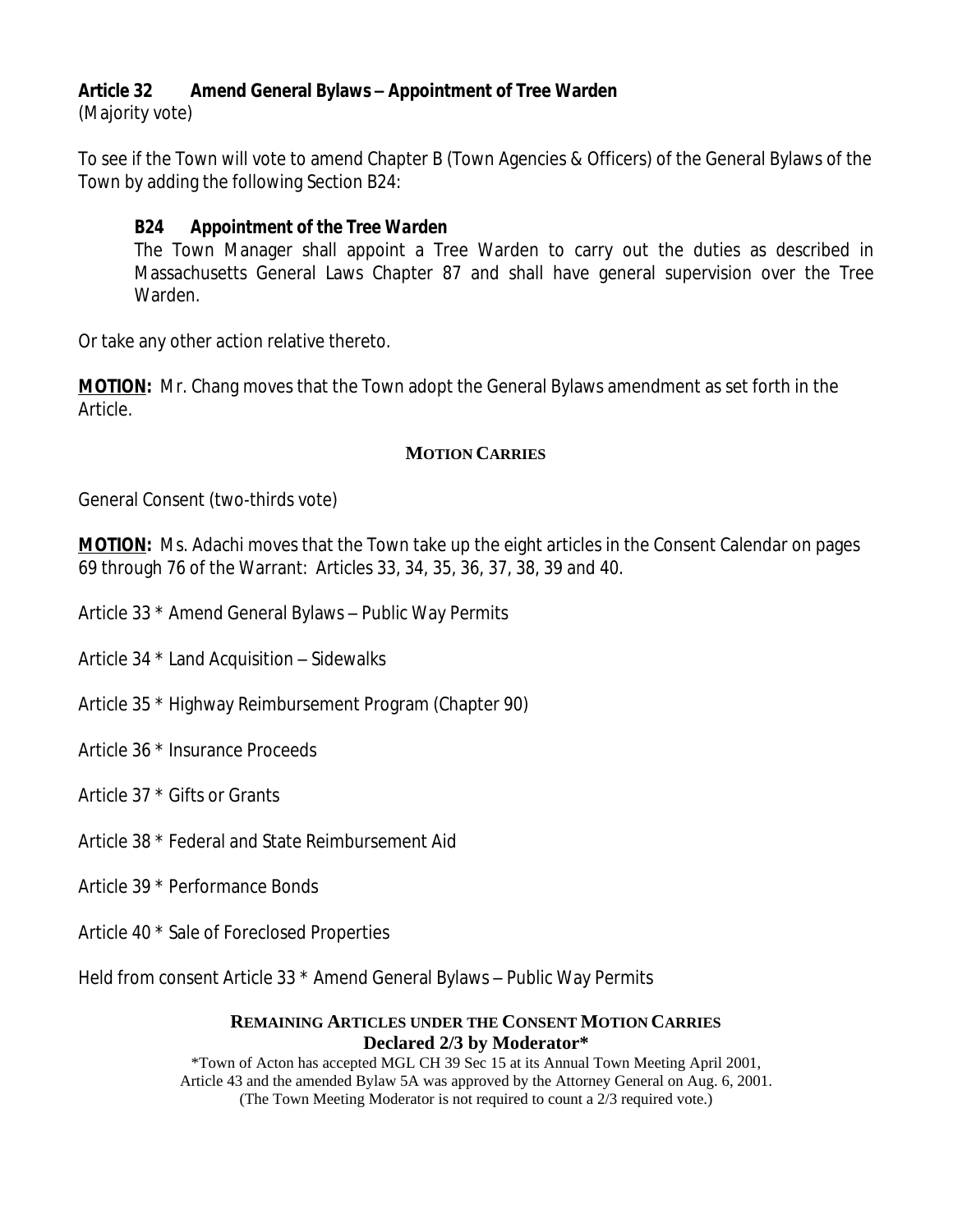# **Article 33 \* Amend General Bylaws – Public Way Permits**

(Majority vote)

To see if the Town will vote to amend Section E39 of Chapter E of the General Bylaws of the Town to read as follows:

# **E39. Public Way Obstruction/Destruction**

No person shall break or dig up the surface for any purpose whatever; set or place any fence, post, tree, or edgestone, or alter or change the position or direction of any fence, post, tree or edgestone; swing any door or gate; or change the grade or width in, upon, or over any public way without the written license of the Board of Selectmen or its designee, which shall prescribe the limitations or restrictions of such activity.

*[Note: Changes to this Section are reflected below by strikethrough for deletions and underline for additions:*

# *E39. Public Way Obstruction/Destruction*

*No person shall break or dig up the surface for any purpose whatever; set or place any fence, post, tree, or edgestone, or alter or change the position or direction of any fence, post, tree or edgestone; swing any door or gate; or change the grade or width in, upon, or over any public way without the written license of the Board of Selectmen or its designee, which shall prescribe the limitations or restrictions of such activity.* ]

or take any other action relative thereto.

**MOTION:** Ms. Adachi moves that the Town adopt the General Bylaws amendment as set forth in the Article.

Held from consent

**MOTION FAILS**

# **Article 34 \* Land Acquisition – Sidewalks**

(Two-thirds vote)

To see if the Town will vote to authorize the Board of Selectmen to acquire by purchase, gift, eminent domain or otherwise and to accept deeds of easement interests or fee simple interests, on such terms and conditions as the Selectmen may determine and for a sidewalk along the frontage on the following public ways for all purposes which streets, sidewalks and ways are now or hereafter used in the Town, on such terms and conditions as the Selectmen may determine and in a final location or locations as the Selectmen may determine, on, across, over, and/or under the following land: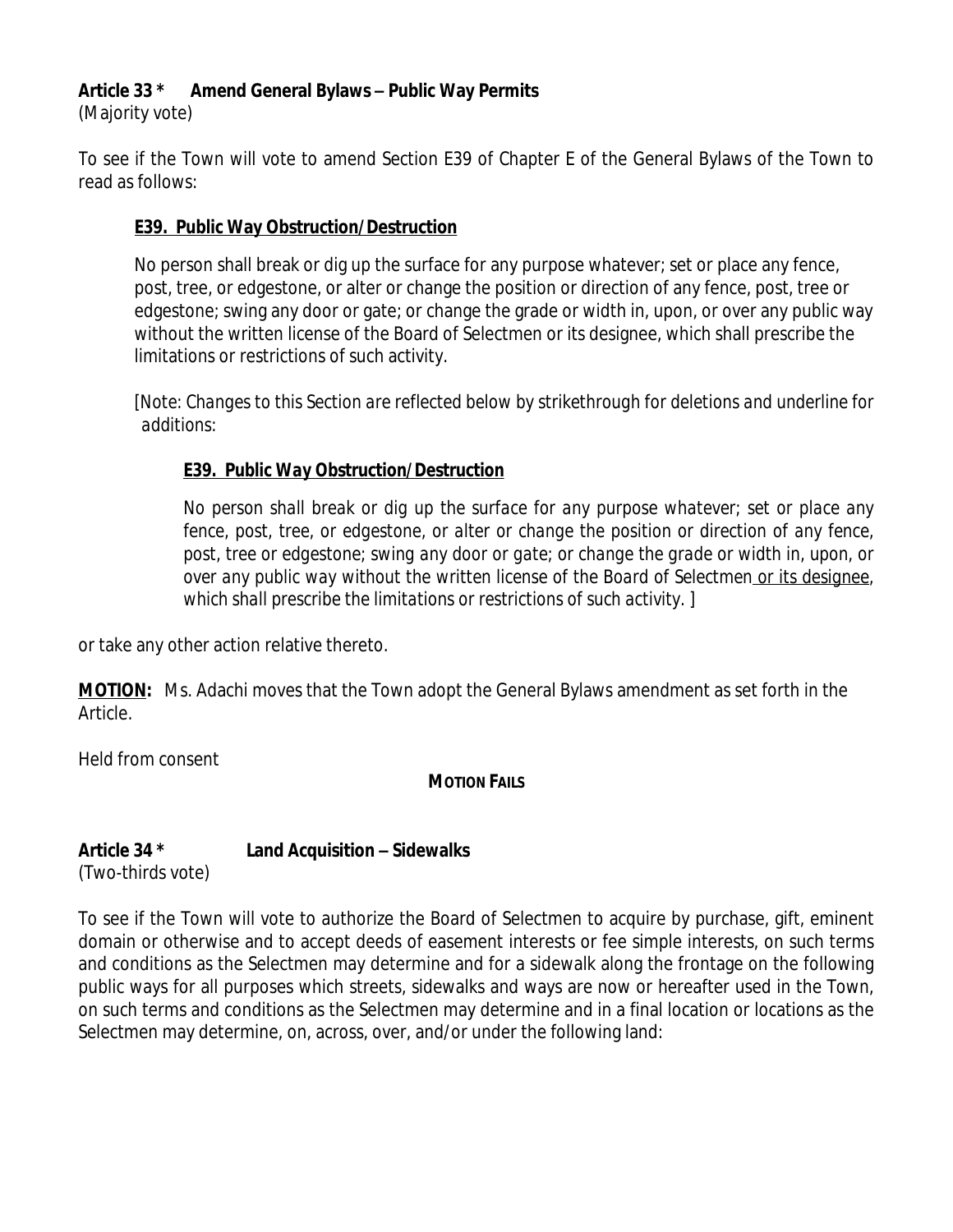## **A. Parker Street Sidewalk**

Land n/f of Arkady and Irina Khasin of 220 High Street (Parcels 134-2 as shown on the Town of Acton Atlas Map I-3)

## **B. Willow Street Sidewalk**

Land n/f of Adam and Barrie Duchesneau of 33 Summer Street (Parcels 73-1 as shown on the Town of Acton Atlas Map F-2B)

# **C. Taylor Road Sidewalk**

Land n/f of Paula J O'Sullivan, Trustee of Thistle Realty Trust of 2010, of 74 Taylor Road (Parcel 129 as shown on the Town of Acton Atlas Map F-3)

and further to see if the Town will raise, appropriate, and/or transfer from available funds or accept gifts for this purpose, or take any other action relative thereto.

**MOTION:** Ms. Adachi moves that the Town authorize the acquisition of real property and easements as set forth in the article.

## **CONSENT MOTION CARRIES Declared 2/3 by Moderator\***

\*Town of Acton has accepted MGL CH 39 Sec 15 at its Annual Town Meeting April 2001, Article 43 and the amended Bylaw 5A was approved by the Attorney General on Aug. 6, 2001. (The Town Meeting Moderator is not required to count a 2/3 required vote.)

# **Article 35 \* Highway Reimbursement Program (Chapter 90)**

(Majority vote)

To see if the Town will vote to raise and appropriate, or appropriate from available funds, a sum of money for highway improvements under the authority of Massachusetts General Laws Chapter 90, and any other applicable laws, or take any other action relative thereto.

**MOTION:** Ms. Adachi moves that the Town authorize the Town Manager to accept Highway funds from all sources and that such funds are hereby appropriated for highway purposes.

# **CONSENT MOTION CARRIES**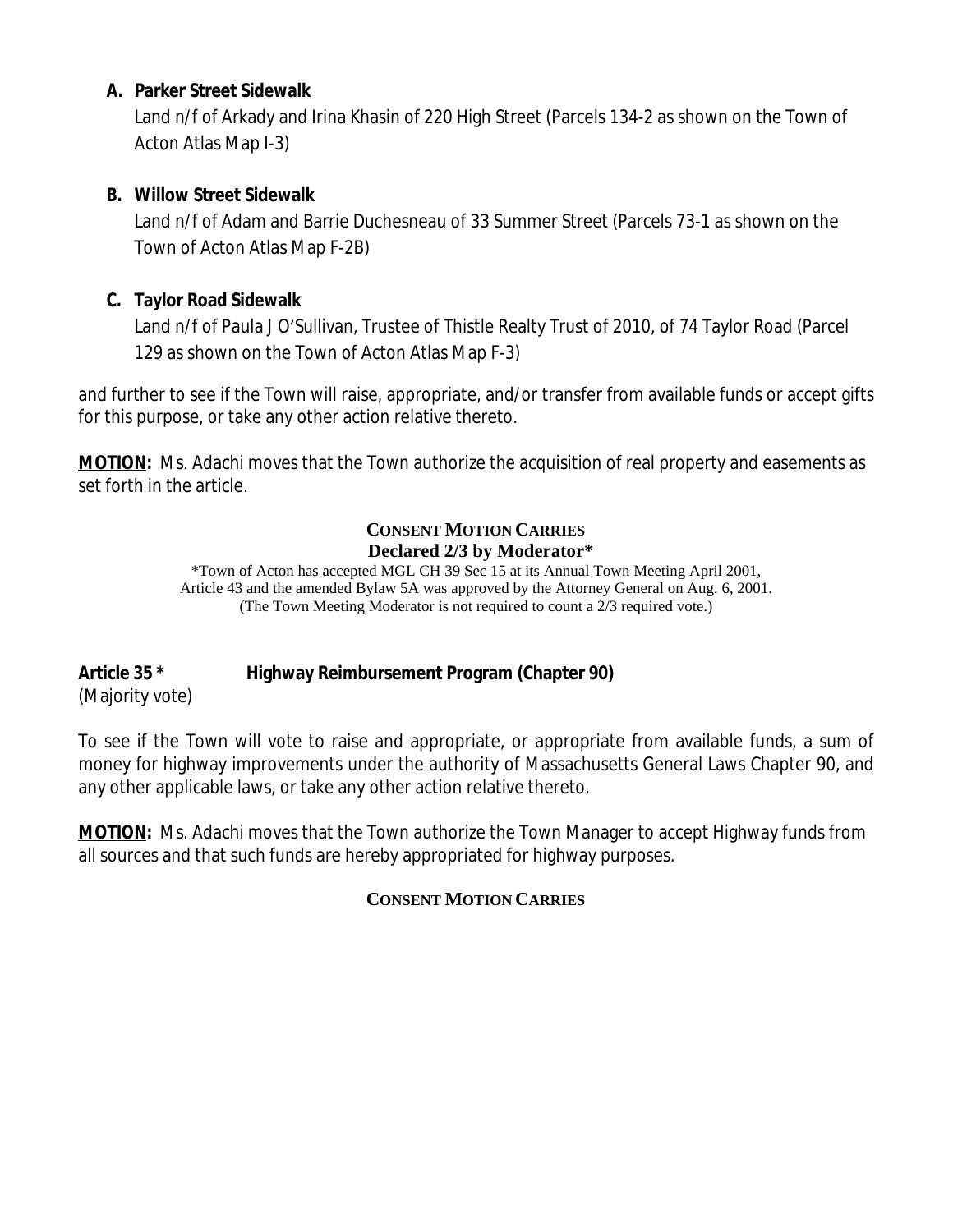## **Article 36 \* Insurance Proceeds** (Majority vote)

To see if the Town will vote to appropriate the proceeds of any insurance policy reimbursements of costs incurred as a result of any covered loss, including without limitation any liability insurance, property insurance, casualty insurance, workers' compensation insurance, health insurance, disability insurance, automobile insurance, police and fire injury and medical costs, and any other insurance of any name and nature whatsoever, or take any other action relative thereto.

**MOTION:** Ms. Adachi moves that the Town Manager is authorized to accept insurance proceeds of any name and nature whatsoever from all sources and such funds are hereby appropriated.

## **CONSENT MOTION CARRIES**

**Article 37 \* Gifts or Grants** (Majority vote)

To see if the Town will vote to appropriate the proceeds of any gifts or grants accepted pursuant to Massachusetts General Laws Chapter 44, Section 53A as amended, and any interest thereon, and that, consistent with the requirements of Massachusetts General Laws, Chapter 40, Section 4A, the Board of Selectmen or Town Manager are authorized to enter into an agreement or agreements on behalf of the Town, on such terms and conditions as the Board of Selectmen or the Town Manager may determine, for the stated purposes of the gifts or grants, or take any other action relative thereto.

**MOTION:** Ms. Adachi moves that the proceeds of any gifts or grants from any source accepted pursuant to Massachusetts General Laws, Chapter 44, Section 53A, and any interest thereon, are hereby appropriated for the stated purposes of the gifts or grants, and may be expended with the approval of the Board of Selectmen or otherwise as stated in Section 53A.

# **CONSENT MOTION CARRIES**

#### **Article 38 \* Federal and State Reimbursement Aid** (Majority vote)

To see if the Town will vote to appropriate any Federal Government and State Government reimbursement for costs incurred as a result of any declared emergencies or other occurrence, and that, consistent with the requirements of Massachusetts General Laws Chapter 40, Section 4A, the Board of Selectmen or Town Manager are authorized to enter into an agreement or agreements on behalf of the Town, on such terms and conditions as the Board of Selectmen or the Town Manager may determine, or take any other action relative thereto.

**MOTION:** Ms. Adachi moves that the Town Manager is authorized to accept Federal and State reimbursement funds from all sources and that such funds are hereby appropriated for the purposes outlined by such reimbursement.

# **CONSENT MOTION CARRIES**